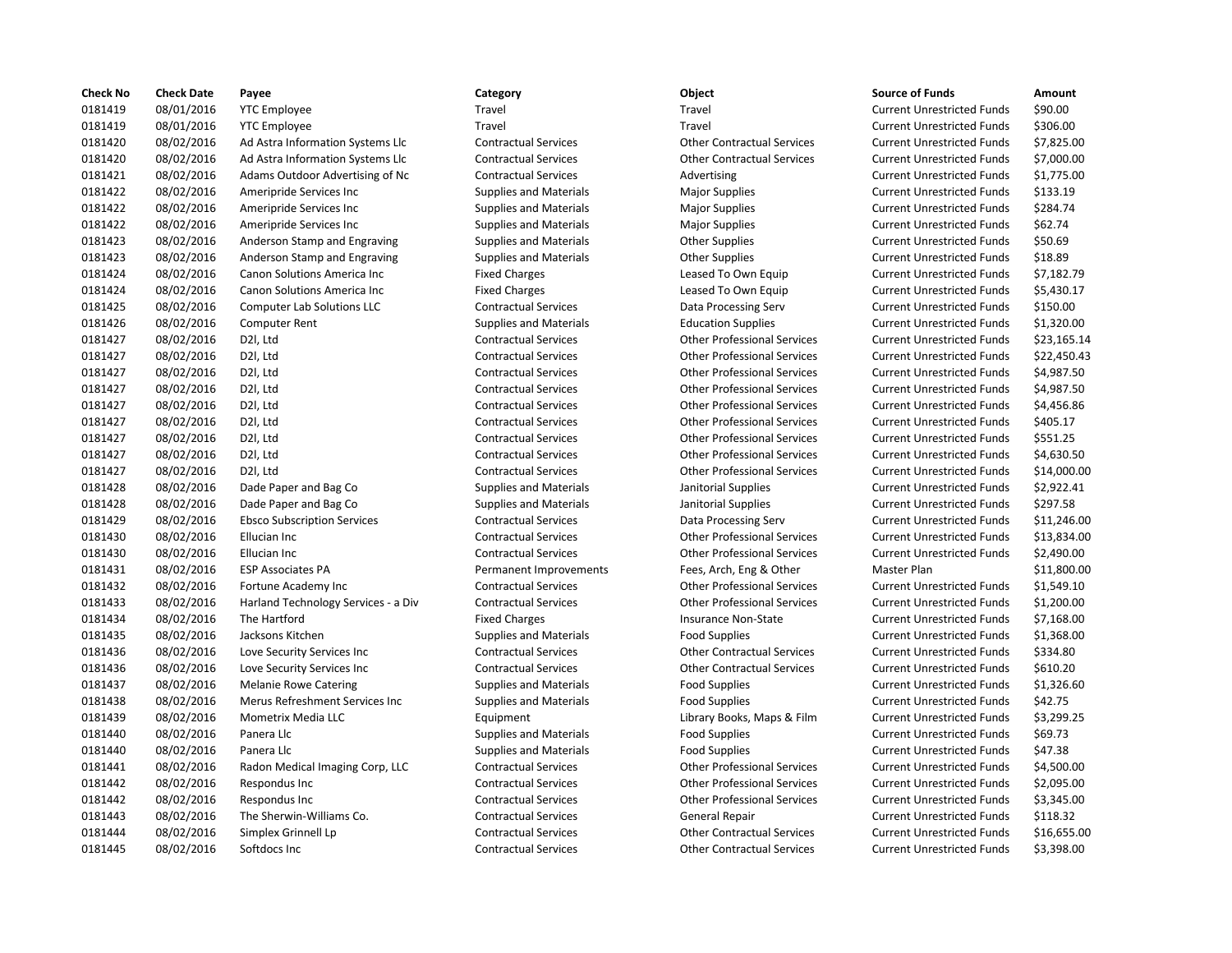| <b>Check No</b> | <b>Check Date</b> | Payee                               | Category                      | Object                             | <b>Source of Funds</b>            | Amount    |
|-----------------|-------------------|-------------------------------------|-------------------------------|------------------------------------|-----------------------------------|-----------|
| 0181446         | 08/02/2016        | Sourceone Healthcare                | <b>Supplies and Materials</b> | Medical & Lab Supplies             | <b>Current Unrestricted Funds</b> | \$133.33  |
| 0181447         | 08/02/2016        | <b>Staffmark</b>                    | <b>Contractual Services</b>   | <b>Other Contractual Services</b>  | <b>Current Unrestricted Funds</b> | \$403.52  |
| 0181447         | 08/02/2016        | Staffmark                           | <b>Contractual Services</b>   | <b>Other Contractual Services</b>  | <b>Current Unrestricted Funds</b> | \$234.56  |
| 0181447         | 08/02/2016        | Staffmark                           | <b>Contractual Services</b>   | <b>Other Professional Services</b> | <b>Current Unrestricted Funds</b> | \$234.56  |
| 0181448         | 08/02/2016        | <b>Unifirst Corporation</b>         | <b>Contractual Services</b>   | <b>Other Professional Services</b> | <b>Current Unrestricted Funds</b> | \$92.10   |
| 0181449         | 08/02/2016        | Valley Proteins, Inc                | <b>Contractual Services</b>   | <b>Other Professional Services</b> | <b>Current Unrestricted Funds</b> | \$275.00  |
| 0181450         | 08/02/2016        | <b>Waiter's Choice Catering</b>     | <b>Supplies and Materials</b> | <b>Food Supplies</b>               | <b>Current Unrestricted Funds</b> | \$3,987.0 |
| 0181451         | 08/02/2016        | Waste Management of the Carolinas   | <b>Contractual Services</b>   | <b>Utilities</b>                   | <b>Current Unrestricted Funds</b> | \$287.89  |
| 0181452         | 08/02/2016        | Ellucian Inc                        | <b>Contractual Services</b>   | <b>Other Professional Services</b> | <b>Current Unrestricted Funds</b> | \$0.00    |
| 0181452         | 08/02/2016        | Ellucian Inc                        | <b>Contractual Services</b>   | <b>Other Professional Services</b> | <b>Current Unrestricted Funds</b> | \$4,047.0 |
| 0181453         | 08/04/2016        | Chester Rental Uniform              | <b>Supplies and Materials</b> | <b>Clothing Supplies</b>           | <b>Current Unrestricted Funds</b> | \$27.84   |
| 0181453         | 08/04/2016        | <b>Chester Rental Uniform</b>       | <b>Supplies and Materials</b> | <b>Clothing Supplies</b>           | <b>Current Unrestricted Funds</b> | \$27.84   |
| 0181453         | 08/04/2016        | <b>Chester Rental Uniform</b>       | <b>Supplies and Materials</b> | <b>Clothing Supplies</b>           | <b>Current Unrestricted Funds</b> | \$27.84   |
| 0181453         | 08/04/2016        | <b>Chester Rental Uniform</b>       | <b>Supplies and Materials</b> | <b>Clothing Supplies</b>           | <b>Current Unrestricted Funds</b> | \$27.84   |
| 0181453         | 08/04/2016        | <b>Chester Rental Uniform</b>       | <b>Current Liabilities</b>    | Uniform                            | <b>Current Unrestricted Funds</b> | \$27.84   |
| 0181453         | 08/04/2016        | <b>Chester Rental Uniform</b>       | <b>Current Liabilities</b>    | Uniform                            | <b>Current Unrestricted Funds</b> | \$27.84   |
| 0181453         | 08/04/2016        | <b>Chester Rental Uniform</b>       | <b>Current Liabilities</b>    | Uniform                            | <b>Current Unrestricted Funds</b> | \$27.84   |
| 0181453         | 08/04/2016        | <b>Chester Rental Uniform</b>       | <b>Current Liabilities</b>    | Uniform                            | <b>Current Unrestricted Funds</b> | \$27.84   |
| 0181454         | 08/04/2016        | <b>Chester Rental Uniform</b>       | <b>Current Liabilities</b>    | Uniform                            | <b>Current Unrestricted Funds</b> | \$5.94    |
| 0181454         | 08/04/2016        | <b>Chester Rental Uniform</b>       | <b>Supplies and Materials</b> | <b>Clothing Supplies</b>           | <b>Current Unrestricted Funds</b> | \$5.94    |
| 0181455         | 08/04/2016        | <b>Chester Rental Uniform</b>       | <b>Supplies and Materials</b> | <b>Clothing Supplies</b>           | <b>Current Unrestricted Funds</b> | \$111.36  |
| 0181455         | 08/04/2016        | <b>Chester Rental Uniform</b>       | <b>Current Liabilities</b>    | Uniform                            | <b>Current Unrestricted Funds</b> | \$111.36  |
| 0181457         | 08/04/2016        | <b>Chester Rental Uniform</b>       | <b>Current Liabilities</b>    | Uniform                            | <b>Current Unrestricted Funds</b> | \$5.94    |
| 0181457         | 08/04/2016        | <b>Chester Rental Uniform</b>       | <b>Current Liabilities</b>    | Uniform                            | <b>Current Unrestricted Funds</b> | \$5.94    |
| 0181457         | 08/04/2016        | <b>Chester Rental Uniform</b>       | <b>Current Liabilities</b>    | Uniform                            | <b>Current Unrestricted Funds</b> | \$5.94    |
| 0181457         | 08/04/2016        | <b>Chester Rental Uniform</b>       | <b>Current Liabilities</b>    | Uniform                            | <b>Current Unrestricted Funds</b> | \$5.94    |
| 0181457         | 08/04/2016        | <b>Chester Rental Uniform</b>       | <b>Supplies and Materials</b> | <b>Clothing Supplies</b>           | <b>Current Unrestricted Funds</b> | \$5.94    |
| 0181457         | 08/04/2016        | <b>Chester Rental Uniform</b>       | <b>Supplies and Materials</b> | <b>Clothing Supplies</b>           | <b>Current Unrestricted Funds</b> | \$5.94    |
| 0181457         | 08/04/2016        | <b>Chester Rental Uniform</b>       | <b>Supplies and Materials</b> | <b>Clothing Supplies</b>           | <b>Current Unrestricted Funds</b> | \$5.94    |
| 0181457         | 08/04/2016        | <b>Chester Rental Uniform</b>       | <b>Supplies and Materials</b> | <b>Clothing Supplies</b>           | <b>Current Unrestricted Funds</b> | \$5.94    |
| 0181459         | 08/04/2016        | Rebecca P. Caughman                 | <b>Contractual Services</b>   | <b>Other Professional Services</b> | <b>Current Unrestricted Funds</b> | \$120.00  |
| 0181460         | 08/04/2016        | Central Carolina Technical College  | <b>Fixed Charges</b>          | Dues & Membership Fees             | <b>Current Unrestricted Funds</b> | \$100.00  |
| 0181461         | 08/04/2016        | Coastal Carolina University         | <b>Fixed Charges</b>          | Dues & Membership Fees             | <b>Current Unrestricted Funds</b> | \$100.00  |
| 0181462         | 08/04/2016        | Cox's Rock Hill Inc                 | <b>Contractual Services</b>   | <b>Other Professional Services</b> | <b>Current Unrestricted Funds</b> | \$1,385.0 |
| 0181463         | 08/04/2016        | <b>Interstate Fleet Services</b>    | <b>Contractual Services</b>   | Motor Vehicle Repair               | <b>Current Unrestricted Funds</b> | \$620.44  |
| 0181463         | 08/04/2016        | <b>Interstate Fleet Services</b>    | <b>Contractual Services</b>   | Motor Vehicle Repair               | <b>Current Unrestricted Funds</b> | \$1,769.4 |
| 0181464         | 08/04/2016        | National Assoc. of Student Personne | <b>Fixed Charges</b>          | Dues & Membership Fees             | <b>Current Unrestricted Funds</b> | \$587.00  |
| 0181465         | 08/04/2016        | Sysco Food Services of Charlotte Ll | <b>Supplies and Materials</b> | <b>Food Supplies</b>               | <b>Current Unrestricted Funds</b> | \$119.11  |
| 0181465         | 08/04/2016        | Sysco Food Services of Charlotte Ll | <b>Supplies and Materials</b> | <b>Food Supplies</b>               | <b>Current Unrestricted Funds</b> | \$1,319.8 |
| 0181465         | 08/04/2016        | Sysco Food Services of Charlotte Ll | <b>Supplies and Materials</b> | <b>Food Supplies</b>               | <b>Current Unrestricted Funds</b> | \$1,090.7 |
| 0181465         | 08/04/2016        | Sysco Food Services of Charlotte Ll | <b>Supplies and Materials</b> | <b>Food Supplies</b>               | <b>Current Unrestricted Funds</b> | \$53.90   |
| 0181465         | 08/04/2016        | Sysco Food Services of Charlotte Ll | <b>Supplies and Materials</b> | <b>Food Supplies</b>               | <b>Current Unrestricted Funds</b> | \$859.97  |
| 0181465         | 08/04/2016        | Sysco Food Services of Charlotte Ll | <b>Supplies and Materials</b> | <b>Food Supplies</b>               | <b>Current Unrestricted Funds</b> | \$25.44   |
| 0181473         | 08/05/2016        | Fortune Academy Inc                 | <b>Contractual Services</b>   | <b>Other Professional Services</b> | <b>Current Unrestricted Funds</b> | \$6,598.7 |
| 0181478         | 08/05/2016        | S C Dept of Employment and Workforc | <b>Current Liabilities</b>    | Court Order Levy                   | <b>Current Unrestricted Funds</b> | \$252.00  |
| 0181479         | 08/05/2016        | S C Dept of Revenue                 | <b>Current Liabilities</b>    | Court Order Levy                   | Current Unrestricted Funds        | \$300.00  |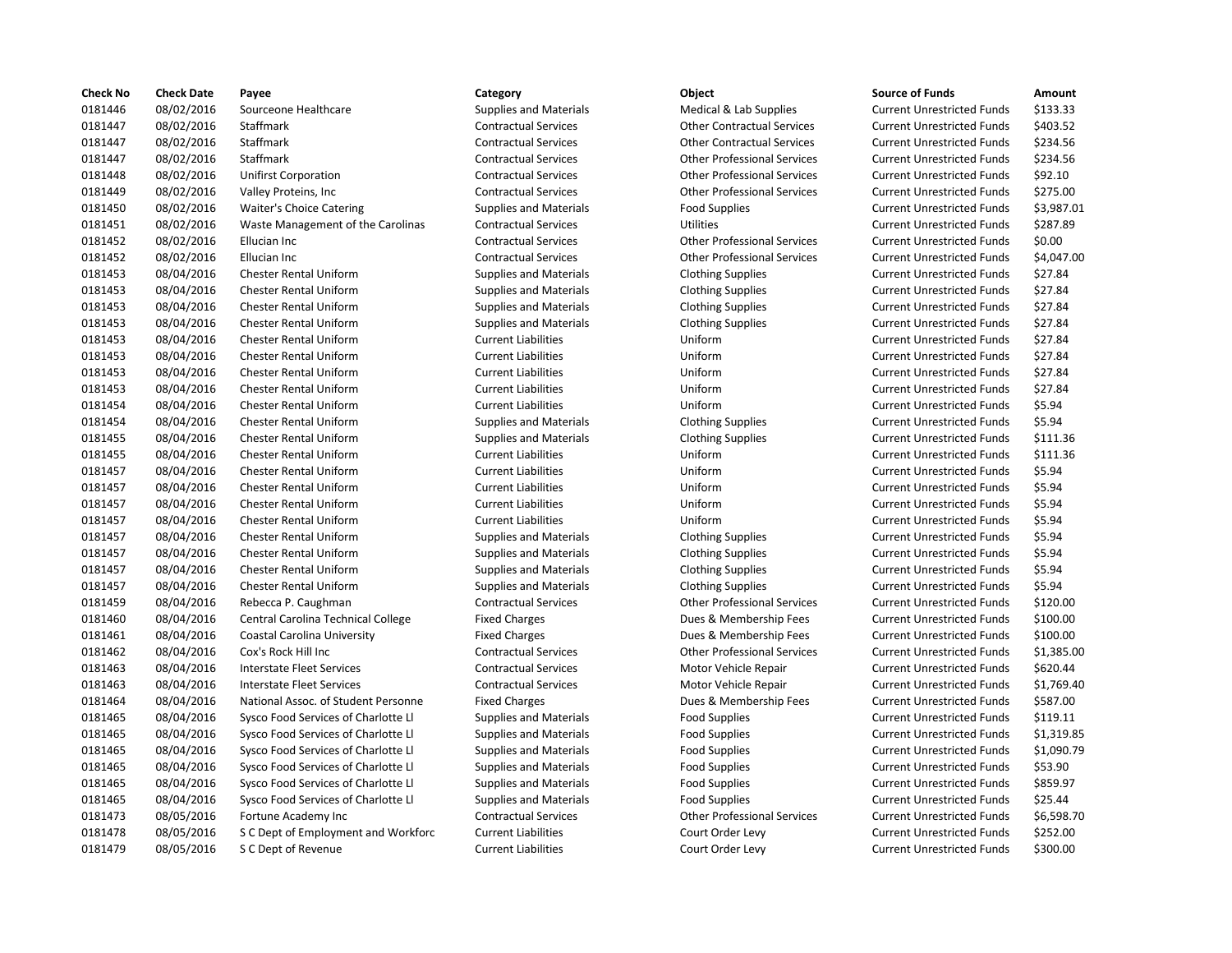| <b>Check No</b> | <b>Check Date</b> | Payee                               | Category                         | Object                             | <b>Source of Funds</b>            | Amount    |
|-----------------|-------------------|-------------------------------------|----------------------------------|------------------------------------|-----------------------------------|-----------|
| 0181490         | 08/05/2016        | Wage Garnishment Processing Unit    | <b>Current Liabilities</b>       | Court Order Levy                   | <b>Current Unrestricted Funds</b> | \$802.00  |
| 0181494         | 08/08/2016        | Chester Metropolitan District       | <b>Contractual Services</b>      | <b>Utilities</b>                   | <b>Current Unrestricted Funds</b> | \$66.91   |
| 0181495         | 08/08/2016        | Sams Club Direct                    | <b>Supplies and Materials</b>    | <b>Food Supplies</b>               | <b>Current Unrestricted Funds</b> | \$253.38  |
| 0181495         | 08/08/2016        | Sams Club Direct                    | <b>Supplies and Materials</b>    | <b>Food Supplies</b>               | <b>Current Unrestricted Funds</b> | \$35.07   |
| 0181495         | 08/08/2016        | Sams Club Direct                    | <b>Supplies and Materials</b>    | <b>Food Supplies</b>               | <b>Current Unrestricted Funds</b> | \$40.54   |
| 0181495         | 08/08/2016        | <b>Sams Club Direct</b>             | <b>Supplies and Materials</b>    | <b>Food Supplies</b>               | <b>Current Unrestricted Funds</b> | \$191.68  |
| 0181495         | 08/08/2016        | Sams Club Direct                    | <b>Supplies and Materials</b>    | <b>Food Supplies</b>               | <b>Current Unrestricted Funds</b> | \$61.18   |
| 0181495         | 08/08/2016        | Sams Club Direct                    | <b>Supplies and Materials</b>    | <b>Food Supplies</b>               | <b>Current Unrestricted Funds</b> | \$8.91    |
| 0181495         | 08/08/2016        | <b>Sams Club Direct</b>             | <b>Supplies and Materials</b>    | <b>Food Supplies</b>               | <b>Current Unrestricted Funds</b> | \$58.14   |
| 0181496         | 08/08/2016        | U.S. Postal Service                 | <b>Supplies and Materials</b>    | Postage                            | <b>Current Unrestricted Funds</b> | \$401.88  |
| 0181497         | 08/08/2016        | Division of Insurance Services      | <b>Fixed Charges</b>             | <b>Insurance State</b>             | <b>Current Unrestricted Funds</b> | \$19,228  |
| 0181497         | 08/08/2016        | Division of Insurance Services      | <b>Fixed Charges</b>             | <b>Insurance State</b>             | <b>Current Unrestricted Funds</b> | \$55,361  |
| 0181497         | 08/08/2016        | Division of Insurance Services      | Op Revenue - Other Current Unres | Malpractice Insurance              | <b>Current Unrestricted Funds</b> | \$9,777.0 |
| 0181497         | 08/08/2016        | Division of Insurance Services      | <b>Fixed Charges</b>             | <b>Insurance State</b>             | <b>Current Unrestricted Funds</b> | \$190.00  |
| 0181497         | 08/08/2016        | Division of Insurance Services      | <b>Fixed Charges</b>             | Insurance Non-State                | <b>Current Unrestricted Funds</b> | \$9,114.0 |
| 0181497         | 08/08/2016        | Division of Insurance Services      | <b>Fixed Charges</b>             | <b>Insurance Non-State</b>         | <b>Current Unrestricted Funds</b> | \$5,561.0 |
| 0181497         | 08/08/2016        | Division of Insurance Services      | <b>Fixed Charges</b>             | <b>Insurance Non-State</b>         | <b>Current Unrestricted Funds</b> | \$56,860  |
| 0181498         | 08/09/2016        | Office of Insurance Services        | <b>Current Liabilities</b>       | Dental Plus Employee               | <b>Current Unrestricted Funds</b> | \$5,891.5 |
| 0181498         | 08/09/2016        | Office of Insurance Services        | <b>Current Liabilities</b>       | State Vison Plan                   | <b>Current Unrestricted Funds</b> | \$2,182.0 |
| 0181498         | 08/09/2016        | Office of Insurance Services        | <b>Current Liabilities</b>       | State Insurance Employee           | <b>Current Unrestricted Funds</b> | \$191,17  |
| 0181498         | 08/09/2016        | Office of Insurance Services        | <b>Current Liabilities</b>       | Supp Long Term Disability          | <b>Current Unrestricted Funds</b> | \$1,882.7 |
| 0181498         | 08/09/2016        | Office of Insurance Services        | <b>Current Liabilities</b>       | State Dental Employee              | <b>Current Unrestricted Funds</b> | \$5,113.1 |
| 0181498         | 08/09/2016        | Office of Insurance Services        | <b>Current Liabilities</b>       | <b>Tobacco Surcharge</b>           | <b>Current Unrestricted Funds</b> | \$880.00  |
| 0181498         | 08/09/2016        | Office of Insurance Services        | <b>Current Liabilities</b>       | State Opt Life                     | <b>Current Unrestricted Funds</b> | \$4,758.2 |
| 0181498         | 08/09/2016        | Office of Insurance Services        | <b>Current Liabilities</b>       | Dep Life Insurance                 | <b>Current Unrestricted Funds</b> | \$104.50  |
| 0181500         | 08/11/2016        | American Airlines, Inc.             | Travel                           | Out of State Air Trans             | <b>Current Unrestricted Funds</b> | \$784.70  |
| 0181500         | 08/11/2016        | American Airlines, Inc.             | Travel                           | Out of State Air Trans             | <b>Current Unrestricted Funds</b> | \$562.70  |
| 0181500         | 08/11/2016        | American Airlines, Inc.             | Travel                           | Out of State Air Trans             | <b>Current Unrestricted Funds</b> | \$330.70  |
| 0181500         | 08/11/2016        | American Airlines, Inc.             | Travel                           | Out of State Air Trans             | <b>Current Unrestricted Funds</b> | \$330.70  |
| 0181500         | 08/11/2016        | American Airlines, Inc.             | Travel                           | Out of State Air Trans             | <b>Current Unrestricted Funds</b> | \$574.70  |
| 0181501         | 08/12/2016        | Asme International                  | <b>Fixed Charges</b>             | Dues & Membership Fees             | <b>Current Unrestricted Funds</b> | \$151.00  |
| 0181502         | 08/12/2016        | Rebecca P. Caughman                 | <b>Contractual Services</b>      | <b>Other Professional Services</b> | <b>Current Unrestricted Funds</b> | \$140.00  |
| 0181503         | 08/12/2016        | Forrest T Jones Consulting Co       | <b>Contractual Services</b>      | <b>Other Professional Services</b> | <b>Current Unrestricted Funds</b> | \$321.30  |
| 0181504         | 08/12/2016        | Natl Assoc for the Edu of Young Chi | <b>Fixed Charges</b>             | Dues & Membership Fees             | <b>Current Unrestricted Funds</b> | \$1,530.0 |
| 0181505         | 08/12/2016        | NurseTim, Inc.                      | <b>Fixed Charges</b>             | Dues & Membership Fees             | <b>Current Unrestricted Funds</b> | \$699.00  |
| 0181506         | 08/12/2016        | Higheredjobs.Com                    | <b>Contractual Services</b>      | Advertising                        | <b>Current Unrestricted Funds</b> | \$3,375.0 |
| 0181507         | 08/17/2016        | Jack L. Anthony, JR                 | <b>Contractual Services</b>      | <b>Other Professional Services</b> | <b>Current Unrestricted Funds</b> | \$2,991.4 |
| 0181508         | 08/17/2016        | Chef's Catering                     | <b>Supplies and Materials</b>    | <b>Food Supplies</b>               | <b>Current Unrestricted Funds</b> | \$388.40  |
| 0181509         | 08/17/2016        | Dade Paper and Bag Co               | <b>Supplies and Materials</b>    | Janitorial Supplies                | <b>Current Unrestricted Funds</b> | \$216.05  |
| 0181510         | 08/17/2016        | Drums Tire & Battery Service        | <b>Contractual Services</b>      | Motor Vehicle Repair               | <b>Current Unrestricted Funds</b> | \$115.50  |
| 0181511         | 08/17/2016        | Eagle Wood, Inc.                    | Permanent Improvements           | Other Permanent Imp                | Unexpended Plant                  | \$6,082.3 |
| 0181512         | 08/17/2016        | Eastern Refrigeration Service, Inc  | <b>Contractual Services</b>      | <b>Other Professional Services</b> | <b>Current Unrestricted Funds</b> | \$757.83  |
| 0181513         | 08/17/2016        | Ellucian Inc                        | <b>Contractual Services</b>      | <b>Other Professional Services</b> | <b>Current Unrestricted Funds</b> | \$639.00  |
| 0181513         | 08/17/2016        | Ellucian Inc                        | <b>Contractual Services</b>      | <b>Other Professional Services</b> | <b>Current Unrestricted Funds</b> | \$426.00  |
| 0181514         | 08/17/2016        | Grace Outdoor, LLC                  | <b>Contractual Services</b>      | Advertising                        | <b>Current Unrestricted Funds</b> | \$2,800.0 |
| 0181515         | 08/17/2016        | Keck and Wood, Inc                  | Permanent Improvements           | Fees, Arch, Eng & Other            | Unexpended Plant                  | \$1,204.3 |

# Contractual Services **Contractual Services** Utilities Current Unrestricted Funds \$66.91 Supplies and Materials **Supplies** Food Supplies **Current Unrestricted Funds** \$253.38 0181495 08/08/2016 Sams Club Direct Supplies and Materials Food Supplies Current Unrestricted Funds \$35.07 Supplies and Materials **Supplies Food Supplies** Current Unrestricted Funds \$40.54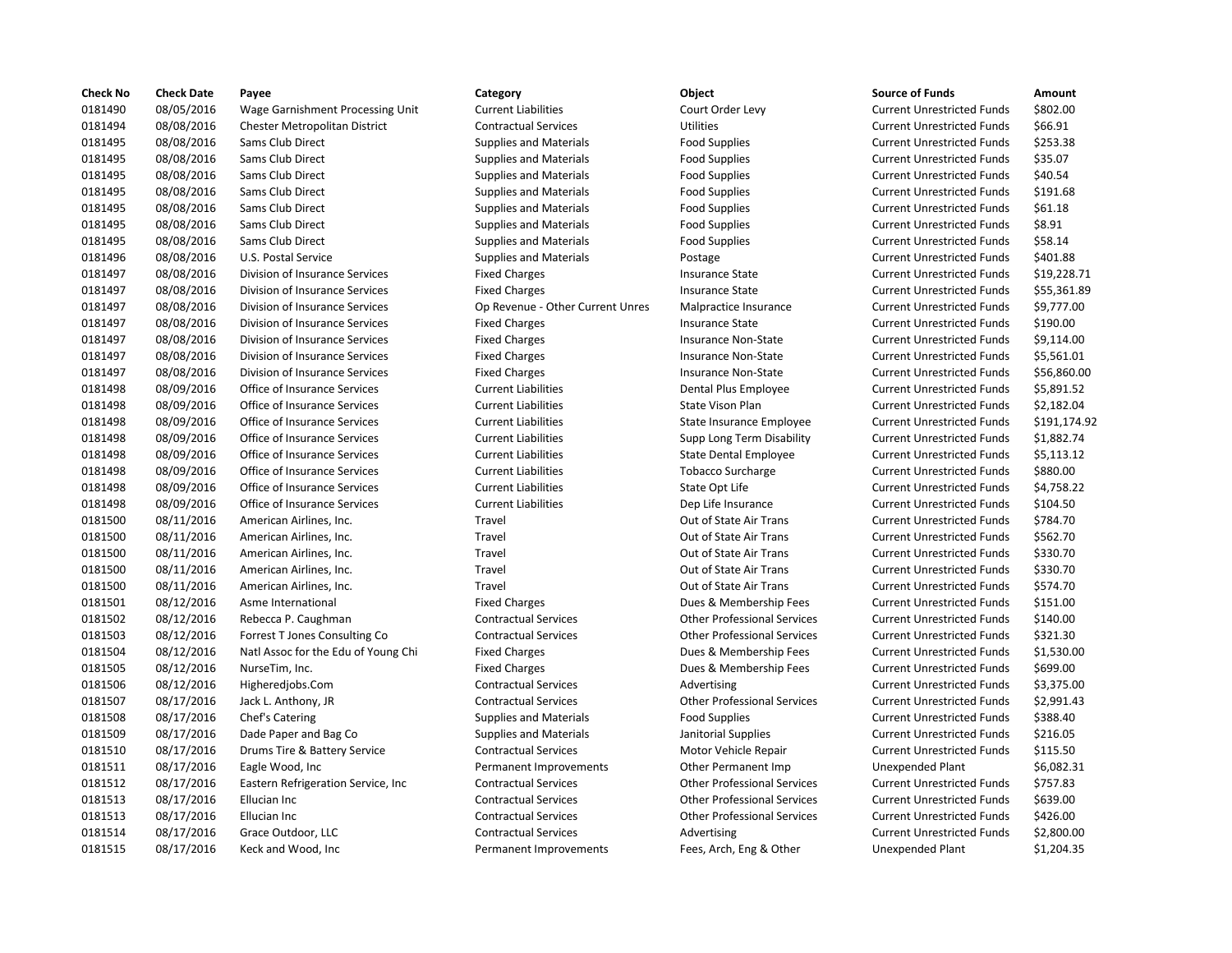| <b>Check No</b> | <b>Check Date</b> | Payee                                      | Category                      | Object                             | <b>Source of Funds</b>            | Amount    |
|-----------------|-------------------|--------------------------------------------|-------------------------------|------------------------------------|-----------------------------------|-----------|
| 0181516         | 08/17/2016        | Lowes Home Centers                         | <b>Contractual Services</b>   | General Repair                     | <b>Current Unrestricted Funds</b> | \$114.28  |
| 0181516         | 08/17/2016        | Lowes Home Centers                         | <b>Contractual Services</b>   | General Repair                     | <b>Current Unrestricted Funds</b> | \$15.02   |
| 0181517         | 08/17/2016        | Staffmark                                  | <b>Contractual Services</b>   | <b>Other Professional Services</b> | <b>Current Unrestricted Funds</b> | \$293.20  |
| 0181517         | 08/17/2016        | Staffmark                                  | <b>Contractual Services</b>   | <b>Other Contractual Services</b>  | <b>Current Unrestricted Funds</b> | \$381.16  |
| 0181517         | 08/17/2016        | Staffmark                                  | <b>Contractual Services</b>   | <b>Other Contractual Services</b>  | <b>Current Unrestricted Funds</b> | \$509.36  |
| 0181517         | 08/17/2016        | Staffmark                                  | <b>Contractual Services</b>   | <b>Other Contractual Services</b>  | <b>Current Unrestricted Funds</b> | \$509.36  |
| 0181518         | 08/17/2016        | Tapfin                                     | <b>Contractual Services</b>   | <b>Other Professional Services</b> | <b>Current Unrestricted Funds</b> | \$5,832.0 |
| 0181519         | 08/17/2016        | <b>Waiter's Choice Catering</b>            | <b>Supplies and Materials</b> | <b>Food Supplies</b>               | <b>Current Unrestricted Funds</b> | \$398.82  |
| 0181519         | 08/17/2016        | <b>Waiter's Choice Catering</b>            | <b>Supplies and Materials</b> | <b>Food Supplies</b>               | <b>Current Unrestricted Funds</b> | \$3,095.8 |
| 0181519         | 08/17/2016        | <b>Waiter's Choice Catering</b>            | <b>Supplies and Materials</b> | <b>Food Supplies</b>               | <b>Current Unrestricted Funds</b> | \$95.86   |
| 0181519         | 08/17/2016        | Waiter's Choice Catering                   | <b>Supplies and Materials</b> | Food Supplies                      | <b>Current Unrestricted Funds</b> | \$203.82  |
| 0181520         | 08/17/2016        | Xerox Corporation                          | <b>Fixed Charges</b>          | Leased To Own Equip                | <b>Current Unrestricted Funds</b> | \$322.15  |
| 0181521         | 08/17/2016        | <b>Chester County Natural Gas Authorit</b> | <b>Supplies and Materials</b> | <b>Other Supplies</b>              | <b>Current Unrestricted Funds</b> | \$500.00  |
| 0181522         | 08/17/2016        | City Club of Rock Hill                     | <b>Fixed Charges</b>          | Dues & Membership Fees             | <b>Current Unrestricted Funds</b> | \$58.33   |
| 0181523         | 08/17/2016        | Cline Brandt Kochenower and Company        | <b>Contractual Services</b>   | Auditing, Acct, Fin. Services      | <b>Current Unrestricted Funds</b> | \$6,000.0 |
| 0181524         | 08/17/2016        | Fort Mill Rotary Club                      | <b>Fixed Charges</b>          | Dues & Membership Fees             | <b>Current Unrestricted Funds</b> | \$800.00  |
| 0181525         | 08/17/2016        | P B Appleton Customer Care Serv            | <b>Supplies and Materials</b> | Postage                            | <b>Current Unrestricted Funds</b> | \$6,000.0 |
| 0181532         | 08/19/2016        | <b>Bank of America</b>                     | <b>Current Liabilities</b>    | A/P Bank of America                | <b>Current Unrestricted Funds</b> | \$209,95  |
| 0181536         | 08/19/2016        | Petty Cash                                 | <b>Supplies and Materials</b> | <b>Education Supplies</b>          | <b>Current Unrestricted Funds</b> | \$16.05   |
| 0181536         | 08/19/2016        | Petty Cash                                 | <b>Supplies and Materials</b> | <b>Office Supplies</b>             | <b>Current Unrestricted Funds</b> | \$75.38   |
| 0181536         | 08/19/2016        | Petty Cash                                 | <b>Supplies and Materials</b> | <b>Education Supplies</b>          | <b>Current Unrestricted Funds</b> | \$44.30   |
| 0181536         | 08/19/2016        | Petty Cash                                 | <b>Supplies and Materials</b> | <b>Education Supplies</b>          | <b>Current Unrestricted Funds</b> | \$13.85   |
| 0181536         | 08/19/2016        | Petty Cash                                 | <b>Supplies and Materials</b> | <b>Food Supplies</b>               | <b>Current Unrestricted Funds</b> | \$17.72   |
| 0181537         | 08/23/2016        | <b>Charlotte Observer</b>                  | <b>Supplies and Materials</b> | <b>Office Supplies</b>             | <b>Current Unrestricted Funds</b> | \$369.20  |
| 0181538         | 08/23/2016        | City Club of Rock Hill                     | <b>Fixed Charges</b>          | Dues & Membership Fees             | <b>Current Unrestricted Funds</b> | \$66.70   |
| 0181539         | 08/23/2016        | Combase                                    | <b>Fixed Charges</b>          | Dues & Membership Fees             | <b>Current Unrestricted Funds</b> | \$600.00  |
| 0181540         | 08/23/2016        | S C Chapter Cupa-Hr                        | Travel                        | In State Registration Fee          | <b>Current Unrestricted Funds</b> | \$115.00  |
| 0181541         | 08/23/2016        | Cherry Tree, LLC                           | <b>Fixed Charges</b>          | <b>Rent Non State</b>              | <b>Current Unrestricted Funds</b> | \$8,532.5 |
| 0181542         | 08/23/2016        | Chester Metropolitan District              | <b>Contractual Services</b>   | <b>Utilities</b>                   | <b>Current Unrestricted Funds</b> | \$703.39  |
| 0181542         | 08/23/2016        | <b>Chester Metropolitan District</b>       | <b>Contractual Services</b>   | <b>Utilities</b>                   | <b>Current Unrestricted Funds</b> | \$90.91   |
| 0181544         | 08/23/2016        | York Technical College Foundation          | <b>Fixed Charges</b>          | <b>Rent Non State</b>              | <b>Current Unrestricted Funds</b> | \$3,082.3 |
| 0181544         | 08/23/2016        | York Technical College Foundation          | <b>Fixed Charges</b>          | <b>Rent Non State</b>              | <b>Current Unrestricted Funds</b> | \$1,607.5 |
| 0181544         | 08/23/2016        | York Technical College Foundation          | <b>Fixed Charges</b>          | <b>Rent Non State</b>              | <b>Current Unrestricted Funds</b> | \$1,666.6 |
| 0181545         | 08/24/2016        | Associated Microscope                      | <b>Supplies and Materials</b> | <b>Education Supplies</b>          | <b>Current Unrestricted Funds</b> | \$4,980.0 |
| 0181546         | 08/24/2016        | Cengage Learning Inc                       | Equipment                     | Library Books, Maps & Film         | <b>Current Unrestricted Funds</b> | \$200.00  |
| 0181547         | 08/24/2016        | Dell Computer Corporation                  | <b>Contractual Services</b>   | <b>Other Contractual Services</b>  | <b>Current Unrestricted Funds</b> | \$1,613.9 |
| 0181547         | 08/24/2016        | Dell Computer Corporation                  | <b>Contractual Services</b>   | <b>Other Contractual Services</b>  | <b>Current Unrestricted Funds</b> | \$1,087.7 |
| 0181547         | 08/24/2016        | Dell Computer Corporation                  | <b>Contractual Services</b>   | <b>Other Contractual Services</b>  | <b>Current Unrestricted Funds</b> | \$1,087.7 |
| 0181547         | 08/24/2016        | Dell Computer Corporation                  | <b>Contractual Services</b>   | <b>Other Contractual Services</b>  | <b>Current Unrestricted Funds</b> | \$1,087.7 |
| 0181547         | 08/24/2016        | Dell Computer Corporation                  | <b>Contractual Services</b>   | <b>Other Contractual Services</b>  | <b>Current Unrestricted Funds</b> | \$1,049.2 |
| 0181547         | 08/24/2016        | Dell Computer Corporation                  | <b>Contractual Services</b>   | <b>Other Contractual Services</b>  | <b>Current Unrestricted Funds</b> | \$1,049.2 |
| 0181547         | 08/24/2016        | Dell Computer Corporation                  | <b>Contractual Services</b>   | <b>Other Contractual Services</b>  | <b>Current Unrestricted Funds</b> | \$995.00  |
| 0181547         | 08/24/2016        | Dell Computer Corporation                  | <b>Contractual Services</b>   | <b>Other Contractual Services</b>  | <b>Current Unrestricted Funds</b> | $$-0.06$  |
| 0181547         | 08/24/2016        | Dell Computer Corporation                  | <b>Supplies and Materials</b> | <b>Education Supplies</b>          | <b>Current Unrestricted Funds</b> | \$1,235.2 |
| 0181547         | 08/24/2016        | Dell Computer Corporation                  | <b>Supplies and Materials</b> | <b>Education Supplies</b>          | <b>Current Unrestricted Funds</b> | $$-0.01$  |
| 0181547         | 08/24/2016        | Dell Computer Corporation                  | <b>Supplies and Materials</b> | <b>Education Supplies</b>          | <b>Current Restricted Funds</b>   | \$1,321.3 |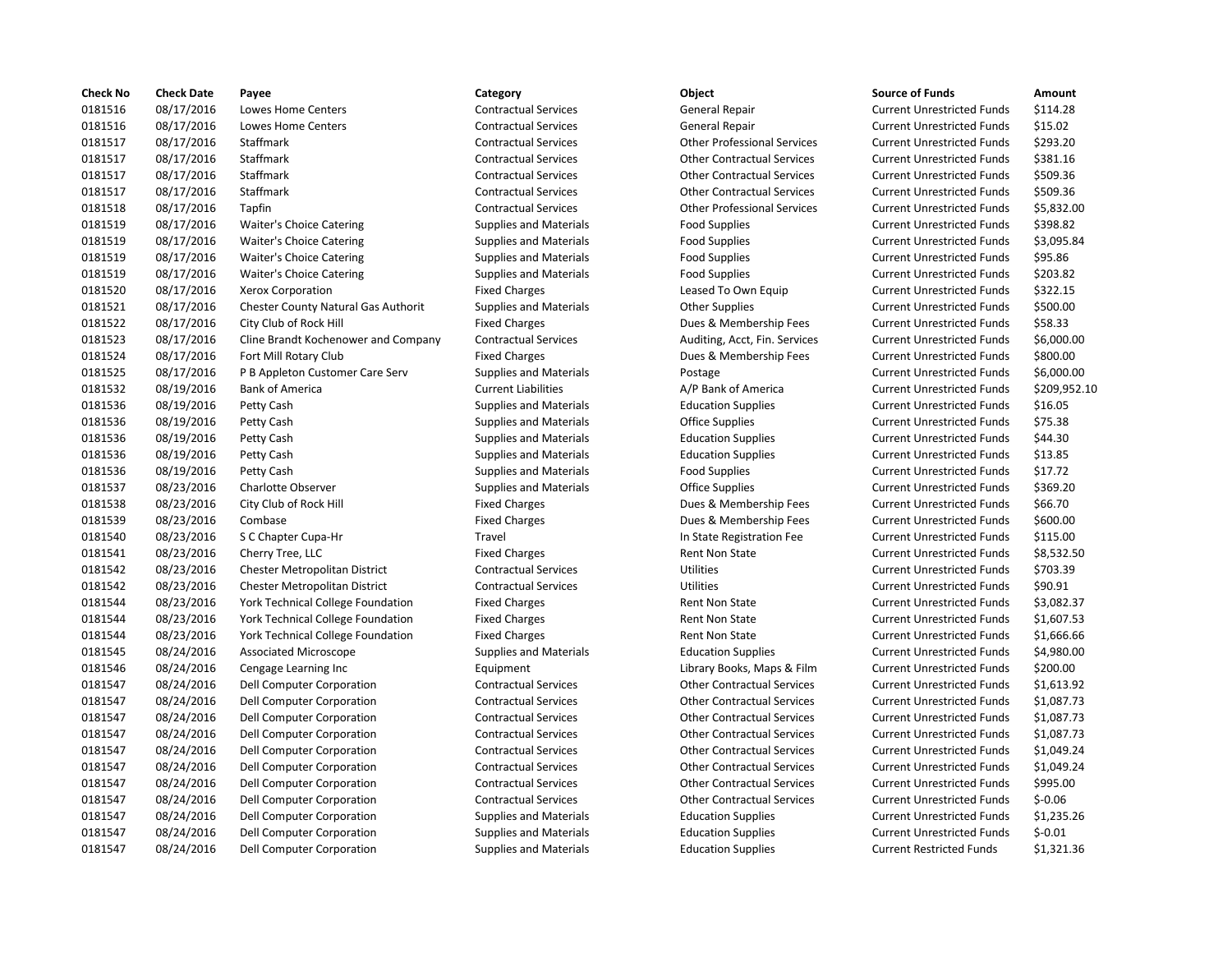| <b>Check No</b> | <b>Check Date</b> | Payee                              | Category                         | Object                             | <b>Source of Funds</b>            | Amount    |
|-----------------|-------------------|------------------------------------|----------------------------------|------------------------------------|-----------------------------------|-----------|
| 0181548         | 08/24/2016        | Fire Pro Inc                       | Permanent Improvements           | Renov of Build & Add               | <b>County Projects</b>            | \$800.00  |
| 0181548         | 08/24/2016        | Fire Pro Inc                       | Permanent Improvements           | Renov of Build & Add               | <b>County Projects</b>            | \$300.00  |
| 0181548         | 08/24/2016        | Fire Pro Inc                       | Permanent Improvements           | Renov of Build & Add               | <b>County Projects</b>            | \$100.00  |
| 0181549         | 08/24/2016        | McLaughlin Young Employee Services | <b>Contractual Services</b>      | <b>Other Professional Services</b> | <b>Current Unrestricted Funds</b> | \$14,500  |
| 0181550         | 08/24/2016        | Mcnaughton Mckay Electric Company  | <b>Supplies and Materials</b>    | <b>Education Supplies</b>          | <b>Current Unrestricted Funds</b> | \$4,060.0 |
| 0181550         | 08/24/2016        | Mcnaughton Mckay Electric Company  | <b>Supplies and Materials</b>    | <b>Education Supplies</b>          | <b>Current Unrestricted Funds</b> | \$2,040.0 |
| 0181551         | 08/24/2016        | Vsc Fire & Security                | <b>Contractual Services</b>      | General Repair                     | <b>Current Unrestricted Funds</b> | \$350.00  |
| 0181551         | 08/24/2016        | Vsc Fire & Security                | <b>Contractual Services</b>      | General Repair                     | <b>Current Unrestricted Funds</b> | \$1,332.5 |
| 0181551         | 08/24/2016        | Vsc Fire & Security                | <b>Contractual Services</b>      | General Repair                     | <b>Current Unrestricted Funds</b> | \$840.00  |
| 0181552         | 08/24/2016        | <b>Chester Rental Uniform</b>      | <b>Supplies and Materials</b>    | <b>Clothing Supplies</b>           | <b>Current Unrestricted Funds</b> | \$27.84   |
| 0181552         | 08/24/2016        | <b>Chester Rental Uniform</b>      | <b>Supplies and Materials</b>    | <b>Clothing Supplies</b>           | <b>Current Unrestricted Funds</b> | \$27.84   |
| 0181552         | 08/24/2016        | <b>Chester Rental Uniform</b>      | <b>Supplies and Materials</b>    | <b>Clothing Supplies</b>           | <b>Current Unrestricted Funds</b> | \$27.84   |
| 0181552         | 08/24/2016        | <b>Chester Rental Uniform</b>      | <b>Supplies and Materials</b>    | <b>Clothing Supplies</b>           | <b>Current Unrestricted Funds</b> | \$27.84   |
| 0181552         | 08/24/2016        | <b>Chester Rental Uniform</b>      | <b>Supplies and Materials</b>    | <b>Clothing Supplies</b>           | <b>Current Unrestricted Funds</b> | \$27.84   |
| 0181552         | 08/24/2016        | <b>Chester Rental Uniform</b>      | <b>Current Liabilities</b>       | Uniform                            | <b>Current Unrestricted Funds</b> | \$27.84   |
| 0181552         | 08/24/2016        | <b>Chester Rental Uniform</b>      | <b>Current Liabilities</b>       | Uniform                            | <b>Current Unrestricted Funds</b> | \$27.84   |
| 0181552         | 08/24/2016        | <b>Chester Rental Uniform</b>      | <b>Current Liabilities</b>       | Uniform                            | <b>Current Unrestricted Funds</b> | \$27.84   |
| 0181552         | 08/24/2016        | <b>Chester Rental Uniform</b>      | <b>Current Liabilities</b>       | Uniform                            | <b>Current Unrestricted Funds</b> | \$27.84   |
| 0181552         | 08/24/2016        | <b>Chester Rental Uniform</b>      | <b>Current Liabilities</b>       | Uniform                            | <b>Current Unrestricted Funds</b> | \$27.84   |
| 0181553         | 08/24/2016        | Department of Administration       | <b>Supplies and Materials</b>    | Postage                            | <b>Current Unrestricted Funds</b> | \$28.75   |
| 0181554         | 08/24/2016        | Hampton Inn                        | Travel                           | Travel                             | <b>Current Unrestricted Funds</b> | \$372.96  |
| 0181554         | 08/24/2016        | Hampton Inn                        | Travel                           | Travel                             | <b>Current Unrestricted Funds</b> | \$124.32  |
| 0181555         | 08/24/2016        | S C Patients Compensation Fund     | Op Revenue - Other Current Unres | Malpractice Insurance              | <b>Current Unrestricted Funds</b> | \$5,222.0 |
| 0181556         | 08/24/2016        | A3 Communications, Inc.            | <b>Contractual Services</b>      | <b>Other Contractual Services</b>  | <b>Current Unrestricted Funds</b> | \$1,298.8 |
| 0181557         | 08/24/2016        | Act                                | <b>Contractual Services</b>      | <b>Other Professional Services</b> | <b>Current Unrestricted Funds</b> | \$42.25   |
| 0181558         | 08/24/2016        | Ad Astra Information Systems Llc   | <b>Contractual Services</b>      | <b>Other Contractual Services</b>  | <b>Current Unrestricted Funds</b> | \$5,000.0 |
| 0181559         | 08/24/2016        | Adams Outdoor Advertising of Nc    | <b>Contractual Services</b>      | Advertising                        | <b>Current Unrestricted Funds</b> | \$1,775.0 |
| 0181560         | 08/24/2016        | Allfire Services, Llc              | <b>Contractual Services</b>      | <b>Other Professional Services</b> | <b>Current Unrestricted Funds</b> | \$105.17  |
| 0181560         | 08/24/2016        | Allfire Services, Llc              | <b>Contractual Services</b>      | <b>Other Professional Services</b> | <b>Current Unrestricted Funds</b> | \$113.79  |
| 0181561         | 08/24/2016        | Atlanta Dental Supply              | <b>Contractual Services</b>      | General Repair                     | <b>Current Unrestricted Funds</b> | \$76.00   |
| 0181561         | 08/24/2016        | <b>Atlanta Dental Supply</b>       | <b>Contractual Services</b>      | General Repair                     | <b>Current Unrestricted Funds</b> | \$145.22  |
| 0181561         | 08/24/2016        | <b>Atlanta Dental Supply</b>       | <b>Contractual Services</b>      | General Repair                     | <b>Current Unrestricted Funds</b> | \$199.80  |
| 0181561         | 08/24/2016        | <b>Atlanta Dental Supply</b>       | <b>Contractual Services</b>      | General Repair                     | <b>Current Unrestricted Funds</b> | \$228.00  |
| 0181561         | 08/24/2016        | <b>Atlanta Dental Supply</b>       | <b>Contractual Services</b>      | General Repair                     | <b>Current Unrestricted Funds</b> | \$469.04  |
| 0181561         | 08/24/2016        | Atlanta Dental Supply              | <b>Contractual Services</b>      | General Repair                     | <b>Current Unrestricted Funds</b> | \$152.00  |
| 0181561         | 08/24/2016        | Atlanta Dental Supply              | <b>Contractual Services</b>      | General Repair                     | <b>Current Unrestricted Funds</b> | \$152.00  |
| 0181562         | 08/24/2016        | Canon Solutions America Inc        | <b>Supplies and Materials</b>    | <b>Photocopy Supplies</b>          | <b>Current Unrestricted Funds</b> | \$196.08  |
| 0181562         | 08/24/2016        | Canon Solutions America Inc        | <b>Fixed Charges</b>             | Rental Other                       | <b>Current Unrestricted Funds</b> | \$31.02   |
| 0181563         | 08/24/2016        | Caretaker Management Service Inc   | <b>Contractual Services</b>      | <b>Other Professional Services</b> | <b>Current Unrestricted Funds</b> | \$950.00  |
| 0181563         | 08/24/2016        | Caretaker Management Service Inc   | <b>Contractual Services</b>      | <b>Other Contractual Services</b>  | <b>Current Unrestricted Funds</b> | \$1,205.0 |
| 0181564         | 08/24/2016        | Carolina Couriers, LLC             | <b>Contractual Services</b>      | <b>Other Contractual Services</b>  | <b>Current Unrestricted Funds</b> | \$770.00  |
| 0181565         | 08/24/2016        | Carolina Golf Cars                 | <b>Contractual Services</b>      | General Repair                     | <b>Current Unrestricted Funds</b> | \$281.95  |
| 0181566         | 08/24/2016        | <b>Carrier Corporation</b>         | <b>Contractual Services</b>      | <b>Other Professional Services</b> | <b>Current Unrestricted Funds</b> | \$710.00  |
| 0181566         | 08/24/2016        | <b>Carrier Corporation</b>         | <b>Contractual Services</b>      | General Repair                     | <b>Current Unrestricted Funds</b> | \$749.97  |
| 0181567         | 08/24/2016        | Cengage Learning Inc               | Equipment                        | Library Books, Maps & Film         | <b>Current Unrestricted Funds</b> | \$1,942.8 |
| 0181567         | 08/24/2016        | Cengage Learning Inc               | Equipment                        | Library Books, Maps & Film         | <b>Current Unrestricted Funds</b> | \$1,678.6 |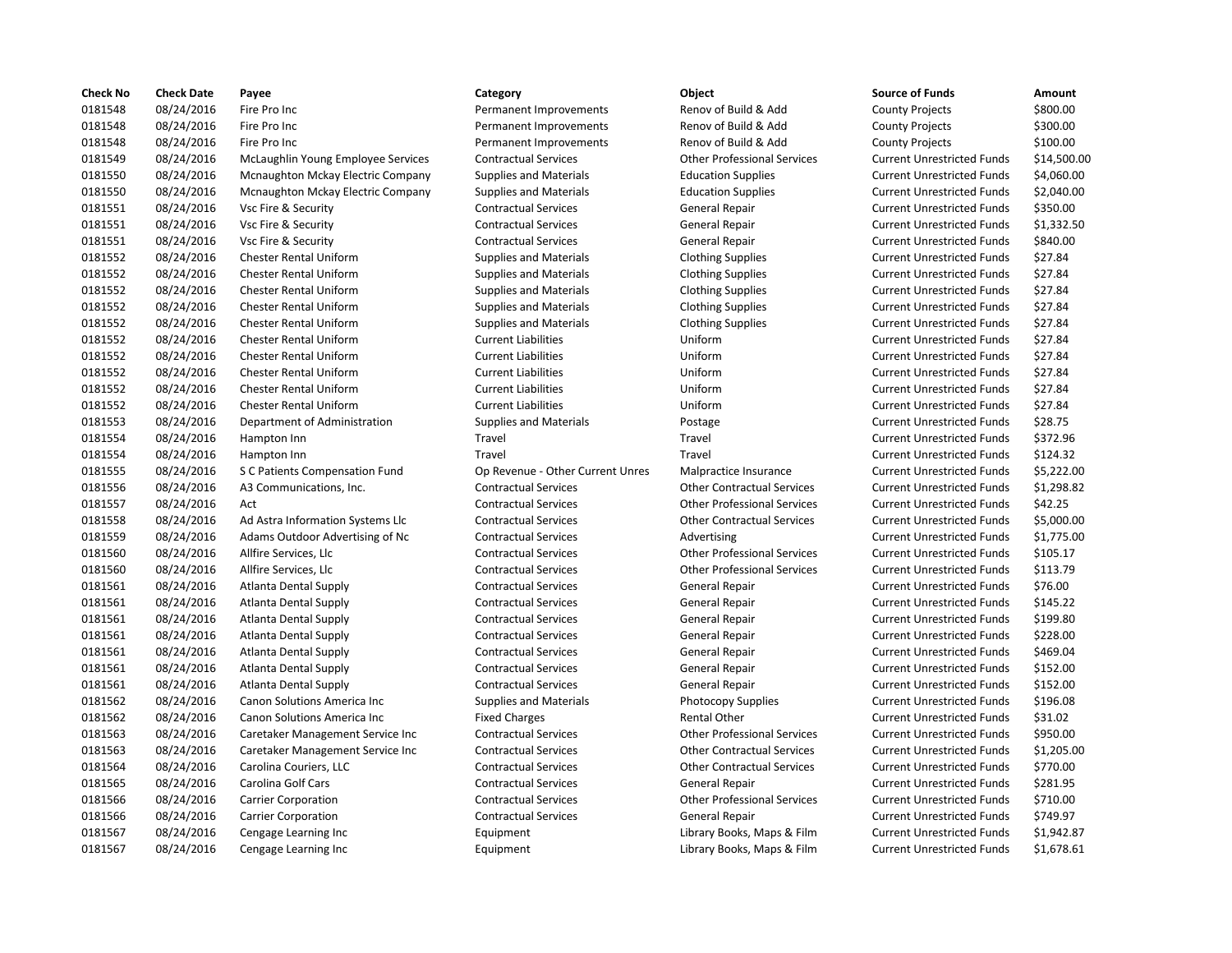| <b>Check No</b> | <b>Check Date</b> | Payee                                | Category                      | <b>Object</b>                      | <b>Source of Funds</b>            | Amount    |
|-----------------|-------------------|--------------------------------------|-------------------------------|------------------------------------|-----------------------------------|-----------|
| 0181567         | 08/24/2016        | Cengage Learning Inc                 | Equipment                     | Library Books, Maps & Film         | <b>Current Unrestricted Funds</b> | \$1,456.1 |
| 0181568         | 08/24/2016        | Cox's Rock Hill Inc                  | <b>Contractual Services</b>   | <b>Other Professional Services</b> | <b>Current Unrestricted Funds</b> | \$575.00  |
| 0181568         | 08/24/2016        | Cox's Rock Hill Inc                  | <b>Contractual Services</b>   | <b>Other Professional Services</b> | <b>Current Unrestricted Funds</b> | \$575.00  |
| 0181569         | 08/24/2016        | Dade Paper and Bag Co                | <b>Supplies and Materials</b> | Janitorial Supplies                | <b>Current Unrestricted Funds</b> | \$2,439.3 |
| 0181569         | 08/24/2016        | Dade Paper and Bag Co                | <b>Supplies and Materials</b> | Janitorial Supplies                | <b>Current Unrestricted Funds</b> | $$-31.27$ |
| 0181569         | 08/24/2016        | Dade Paper and Bag Co                | <b>Supplies and Materials</b> | Janitorial Supplies                | <b>Current Unrestricted Funds</b> | \$566.83  |
| 0181569         | 08/24/2016        | Dade Paper and Bag Co                | <b>Supplies and Materials</b> | Janitorial Supplies                | <b>Current Unrestricted Funds</b> | \$118.93  |
| 0181570         | 08/24/2016        | Dell Computer Corporation            | Equipment                     | Non Capitalized Equipment          | <b>Current Unrestricted Funds</b> | \$1,321.3 |
| 0181570         | 08/24/2016        | Dell Computer Corporation            | Equipment                     | Non Capitalized Equipment          | <b>Current Unrestricted Funds</b> | \$442.28  |
| 0181571         | 08/24/2016        | Demco                                | <b>Contractual Services</b>   | Data Processing Serv               | <b>Current Unrestricted Funds</b> | \$56.50   |
| 0181571         | 08/24/2016        | Demco                                | <b>Contractual Services</b>   | Data Processing Serv               | <b>Current Unrestricted Funds</b> | \$541.50  |
| 0181571         | 08/24/2016        | Demco                                | <b>Contractual Services</b>   | Data Processing Serv               | <b>Current Unrestricted Funds</b> | \$2,093.0 |
| 0181571         | 08/24/2016        | Demco                                | <b>Contractual Services</b>   | Data Processing Serv               | <b>Current Unrestricted Funds</b> | \$163.00  |
| 0181572         | 08/24/2016        | Ellucian Inc                         | <b>Contractual Services</b>   | <b>Other Professional Services</b> | <b>Current Unrestricted Funds</b> | \$2,130.0 |
| 0181573         | 08/24/2016        | The Equipment Room                   | <b>Supplies and Materials</b> | <b>Clothing Supplies</b>           | <b>Current Unrestricted Funds</b> | \$218.26  |
| 0181574         | 08/24/2016        | Fastenal                             | <b>Contractual Services</b>   | <b>Other Contractual Services</b>  | <b>Current Unrestricted Funds</b> | \$395.46  |
| 0181574         | 08/24/2016        | Fastenal                             | <b>Contractual Services</b>   | <b>Other Contractual Services</b>  | <b>Current Unrestricted Funds</b> | \$227.46  |
| 0181575         | 08/24/2016        | Fortune Academy Inc                  | <b>Contractual Services</b>   | <b>Other Professional Services</b> | <b>Current Unrestricted Funds</b> | \$3,319.5 |
| 0181575         | 08/24/2016        | Fortune Academy Inc                  | <b>Contractual Services</b>   | <b>Other Professional Services</b> | <b>Current Unrestricted Funds</b> | \$7,640.6 |
| 0181576         | 08/24/2016        | Graybar Electric Co                  | <b>Contractual Services</b>   | General Repair                     | <b>Current Unrestricted Funds</b> | \$722.46  |
| 0181577         | 08/24/2016        | The Honey Baked Ham Co #1543         | <b>Supplies and Materials</b> | <b>Food Supplies</b>               | <b>Current Unrestricted Funds</b> | \$470.68  |
| 0181578         | 08/24/2016        | Infobase Learning                    | Equipment                     | Library Books, Maps & Film         | <b>Current Unrestricted Funds</b> | \$1,142.3 |
| 0181578         | 08/24/2016        | Infobase Learning                    | Equipment                     | Library Books, Maps & Film         | <b>Current Unrestricted Funds</b> | \$3,998.5 |
| 0181578         | 08/24/2016        | Infobase Learning                    | Equipment                     | Library Books, Maps & Film         | <b>Current Unrestricted Funds</b> | $$-0.01$  |
| 0181579         | 08/24/2016        | Interior Plantscapes Llc             | <b>Contractual Services</b>   | <b>Other Professional Services</b> | <b>Current Unrestricted Funds</b> | \$305.00  |
| 0181580         | 08/24/2016        | JJ Keller & Associates Inc           | <b>Supplies and Materials</b> | <b>Education Supplies</b>          | <b>Current Unrestricted Funds</b> | \$254.50  |
| 0181580         | 08/24/2016        | JJ Keller & Associates Inc           | Supplies and Materials        | <b>Education Supplies</b>          | <b>Current Unrestricted Funds</b> | \$19.63   |
| 0181581         | 08/24/2016        | Jacksons Kitchen                     | <b>Supplies and Materials</b> | <b>Food Supplies</b>               | <b>Current Unrestricted Funds</b> | \$346.10  |
| 0181581         | 08/24/2016        | Jacksons Kitchen                     | <b>Supplies and Materials</b> | <b>Food Supplies</b>               | <b>Current Unrestricted Funds</b> | \$938.25  |
| 0181582         | 08/24/2016        | Love Security Services Inc           | <b>Contractual Services</b>   | <b>Other Contractual Services</b>  | <b>Current Unrestricted Funds</b> | \$588.60  |
| 0181582         | 08/24/2016        | Love Security Services Inc           | <b>Contractual Services</b>   | <b>Other Contractual Services</b>  | <b>Current Unrestricted Funds</b> | \$588.60  |
| 0181583         | 08/24/2016        | <b>Melanie Rowe Catering</b>         | <b>Supplies and Materials</b> | <b>Food Supplies</b>               | <b>Current Unrestricted Funds</b> | \$2,011.8 |
| 0181584         | 08/24/2016        | Merus Refreshment Services Inc       | <b>Supplies and Materials</b> | <b>Food Supplies</b>               | <b>Current Unrestricted Funds</b> | \$248.56  |
| 0181585         | 08/24/2016        | <b>Moseley Architects</b>            | <b>Contractual Services</b>   | <b>Other Professional Services</b> | <b>Current Restricted Funds</b>   | \$4,000.0 |
| 0181586         | 08/24/2016        | <b>NRCCUA</b>                        | <b>Contractual Services</b>   | <b>Other Professional Services</b> | <b>Current Unrestricted Funds</b> | \$231.84  |
| 0181586         | 08/24/2016        | <b>NRCCUA</b>                        | <b>Contractual Services</b>   | <b>Other Professional Services</b> | <b>Current Unrestricted Funds</b> | \$5,200.0 |
| 0181587         | 08/24/2016        | Ontario Investments, Inc.            | <b>Fixed Charges</b>          | Leased To Own Equip                | <b>Current Unrestricted Funds</b> | \$1,730.1 |
| 0181588         | 08/24/2016        | The Pest Bureau                      | <b>Contractual Services</b>   | <b>Other Contractual Services</b>  | <b>Current Unrestricted Funds</b> | \$1,266.0 |
| 0181589         | 08/24/2016        | <b>Porter Paints</b>                 | <b>Contractual Services</b>   | General Repair                     | <b>Current Unrestricted Funds</b> | \$363.78  |
| 0181589         | 08/24/2016        | <b>Porter Paints</b>                 | <b>Contractual Services</b>   | General Repair                     | <b>Current Unrestricted Funds</b> | \$80.86   |
| 0181590         | 08/24/2016        | <b>Praxair Distribution Inc</b>      | <b>Supplies and Materials</b> | <b>Education Supplies</b>          | <b>Current Unrestricted Funds</b> | \$311.51  |
| 0181590         | 08/24/2016        | <b>Praxair Distribution Inc</b>      | <b>Supplies and Materials</b> | <b>Education Supplies</b>          | <b>Current Unrestricted Funds</b> | \$272.16  |
| 0181591         | 08/24/2016        | Record Storage Systems               | <b>Contractual Services</b>   | Data Processing Serv               | <b>Current Unrestricted Funds</b> | \$166.65  |
| 0181592         | 08/24/2016        | <b>Rittenhouse Book Distributors</b> | Equipment                     | Library Books, Maps & Film         | <b>Current Unrestricted Funds</b> | \$400.00  |
| 0181593         | 08/24/2016        | Robroy Energy System Inc             | <b>Contractual Services</b>   | <b>Other Professional Services</b> | <b>Current Unrestricted Funds</b> | \$600.00  |
| 0181594         | 08/24/2016        | Saf Technologies Inc                 | <b>Contractual Services</b>   | <b>Other Professional Services</b> | <b>Current Unrestricted Funds</b> | \$500.00  |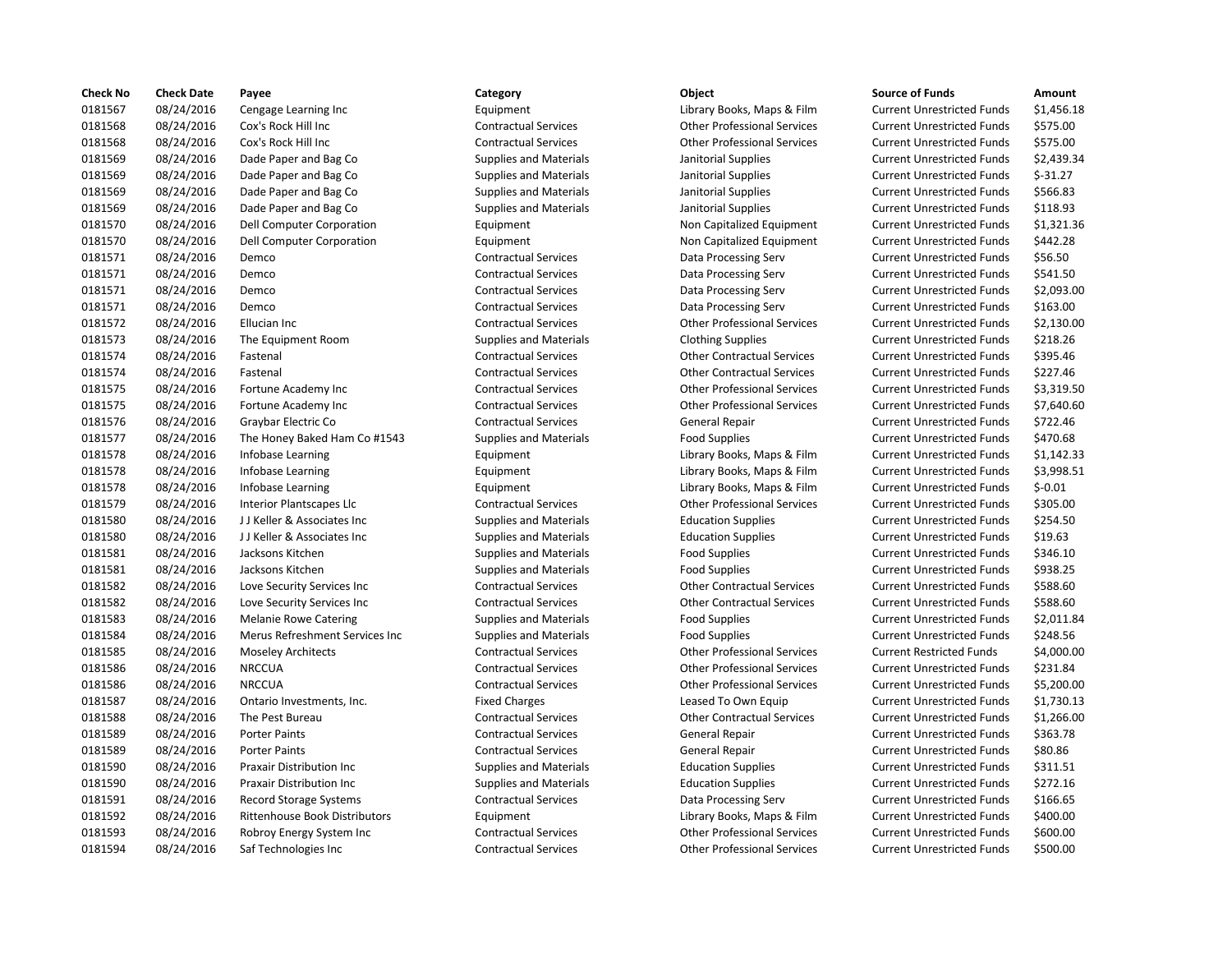| <b>Check No</b> | <b>Check Date</b> | Payee                         | Category                      | Object                             | <b>Source of Funds</b>            | Amount    |
|-----------------|-------------------|-------------------------------|-------------------------------|------------------------------------|-----------------------------------|-----------|
| 0181594         | 08/24/2016        | Saf Technologies Inc          | <b>Contractual Services</b>   | <b>Other Professional Services</b> | <b>Current Unrestricted Funds</b> | \$2,700.0 |
| 0181594         | 08/24/2016        | Saf Technologies Inc          | <b>Contractual Services</b>   | <b>Other Professional Services</b> | <b>Current Unrestricted Funds</b> | \$360.00  |
| 0181594         | 08/24/2016        | Saf Technologies Inc          | <b>Contractual Services</b>   | <b>Other Professional Services</b> | <b>Current Unrestricted Funds</b> | \$360.00  |
| 0181595         | 08/24/2016        | Siteone Landscape Supply, Llc | <b>Supplies and Materials</b> | <b>Maintenance Supplies</b>        | <b>Current Unrestricted Funds</b> | \$68.23   |
| 0181596         | 08/24/2016        | <b>Snipes</b>                 | <b>Supplies and Materials</b> | Janitorial Supplies                | <b>Current Unrestricted Funds</b> | \$326.52  |
| 0181597         | 08/24/2016        | SOCIAL DESIGN HOUSE, LLC      | <b>Contractual Services</b>   | Advertising                        | <b>Current Unrestricted Funds</b> | \$1,250.0 |
| 0181597         | 08/24/2016        | SOCIAL DESIGN HOUSE, LLC      | <b>Contractual Services</b>   | Advertising                        | <b>Current Unrestricted Funds</b> | \$5,250.0 |
| 0181598         | 08/24/2016        | Staffmark                     | <b>Contractual Services</b>   | <b>Other Professional Services</b> | <b>Current Unrestricted Funds</b> | \$293.20  |
| 0181598         | 08/24/2016        | Staffmark                     | <b>Contractual Services</b>   | <b>Other Contractual Services</b>  | <b>Current Unrestricted Funds</b> | \$293.20  |
| 0181599         | 08/24/2016        | Statista Inc                  | Equipment                     | Library Books, Maps & Film         | <b>Current Unrestricted Funds</b> | \$2,520.0 |
| 0181600         | 08/24/2016        | Stericycle Inc                | <b>Contractual Services</b>   | <b>Other Professional Services</b> | <b>Current Unrestricted Funds</b> | \$147.00  |
| 0181600         | 08/24/2016        | Stericycle Inc                | <b>Contractual Services</b>   | <b>Other Professional Services</b> | <b>Current Unrestricted Funds</b> | \$316.62  |
| 0181600         | 08/24/2016        | Stericycle Inc                | <b>Contractual Services</b>   | <b>Other Professional Services</b> | <b>Current Unrestricted Funds</b> | \$84.81   |
| 0181600         | 08/24/2016        | Stericycle Inc                | <b>Contractual Services</b>   | <b>Other Professional Services</b> | <b>Current Unrestricted Funds</b> | \$16.96   |
| 0181601         | 08/24/2016        | Strata Information Group Inc. | <b>Contractual Services</b>   | <b>Other Professional Services</b> | <b>Current Unrestricted Funds</b> | \$495.00  |
| 0181601         | 08/24/2016        | Strata Information Group Inc. | <b>Contractual Services</b>   | <b>Other Contractual Services</b>  | <b>Current Unrestricted Funds</b> | \$165.00  |
| 0181602         | 08/24/2016        | Sunair Company                | <b>Contractual Services</b>   | General Repair                     | <b>Current Unrestricted Funds</b> | \$118.00  |
| 0181602         | 08/24/2016        | <b>Sunair Company</b>         | <b>Contractual Services</b>   | General Repair                     | <b>Current Unrestricted Funds</b> | \$46.50   |
| 0181602         | 08/24/2016        | Sunair Company                | <b>Contractual Services</b>   | General Repair                     | <b>Current Unrestricted Funds</b> | \$13.00   |
| 0181602         | 08/24/2016        | Sunair Company                | <b>Contractual Services</b>   | General Repair                     | <b>Current Unrestricted Funds</b> | \$33.50   |
| 0181602         | 08/24/2016        | <b>Sunair Company</b>         | <b>Contractual Services</b>   | General Repair                     | <b>Current Unrestricted Funds</b> | \$56.00   |
| 0181602         | 08/24/2016        | Sunair Company                | <b>Contractual Services</b>   | General Repair                     | <b>Current Unrestricted Funds</b> | \$35.00   |
| 0181602         | 08/24/2016        | <b>Sunair Company</b>         | <b>Contractual Services</b>   | General Repair                     | <b>Current Unrestricted Funds</b> | \$1.95    |
| 0181602         | 08/24/2016        | <b>Sunair Company</b>         | <b>Contractual Services</b>   | General Repair                     | <b>Current Unrestricted Funds</b> | \$3.90    |
| 0181602         | 08/24/2016        | Sunair Company                | <b>Contractual Services</b>   | General Repair                     | <b>Current Unrestricted Funds</b> | \$7.20    |
| 0181603         | 08/24/2016        | <b>TEAM Mechanical, LLC</b>   | <b>Contractual Services</b>   | <b>Other Professional Services</b> | <b>Current Unrestricted Funds</b> | \$1,030.0 |
| 0181603         | 08/24/2016        | <b>TEAM Mechanical, LLC</b>   | <b>Contractual Services</b>   | <b>Other Professional Services</b> | <b>Current Unrestricted Funds</b> | \$150.00  |
| 0181604         | 08/24/2016        | <b>Troxell Communications</b> | <b>Supplies and Materials</b> | <b>Education Supplies</b>          | <b>Current Unrestricted Funds</b> | \$4,423.4 |
| 0181605         | 08/24/2016        | U Save Auto Rental            | Travel                        | Travel                             | <b>Current Unrestricted Funds</b> | \$38.10   |
| 0181605         | 08/24/2016        | U Save Auto Rental            | Travel                        | Travel                             | <b>Current Unrestricted Funds</b> | \$42.73   |
| 0181605         | 08/24/2016        | U Save Auto Rental            | Travel                        | Travel                             | <b>Current Unrestricted Funds</b> | \$38.10   |
| 0181605         | 08/24/2016        | U Save Auto Rental            | Travel                        | Travel                             | <b>Current Unrestricted Funds</b> | \$48.52   |
| 0181606         | 08/24/2016        | <b>Unifirst Corporation</b>   | <b>Contractual Services</b>   | <b>Other Professional Services</b> | <b>Current Unrestricted Funds</b> | \$90.74   |
| 0181607         | 08/24/2016        | United Air Filter Company     | <b>Contractual Services</b>   | General Repair                     | <b>Current Unrestricted Funds</b> | \$421.35  |
| 0181608         | 08/24/2016        | <b>West Group</b>             | Equipment                     | Library Books, Maps & Film         | <b>Current Unrestricted Funds</b> | \$557.75  |
| 0181609         | 08/24/2016        | World Design Marketing        | <b>Contractual Services</b>   | <b>Other Professional Services</b> | <b>Current Unrestricted Funds</b> | \$4,287.5 |
| 0181610         | 08/24/2016        | Xerox Corporation             | <b>Fixed Charges</b>          | Leased To Own Equip                | <b>Current Unrestricted Funds</b> | \$234.51  |
| 0181611         | 08/24/2016        | Youvisit Llc                  | <b>Contractual Services</b>   | <b>Other Professional Services</b> | <b>Current Unrestricted Funds</b> | \$1,526.0 |
| 0181612         | 08/25/2016        | Jeromelove.Com, LLC           | <b>Current Assets</b>         | <b>Prepaid Expenses</b>            | <b>Current Unrestricted Funds</b> | \$2,000.0 |
| 0181613         | 08/25/2016        | <b>Business Card</b>          | Travel                        | Out of State Air Trans             | <b>Current Unrestricted Funds</b> | \$50.00   |
| 0181613         | 08/25/2016        | <b>Business Card</b>          | Travel                        | Out of State Air Trans             | <b>Current Unrestricted Funds</b> | \$50.00   |
| 0181613         | 08/25/2016        | <b>Business Card</b>          | Travel                        | Out of State Air Trans             | <b>Current Unrestricted Funds</b> | \$50.00   |
| 0181613         | 08/25/2016        | <b>Business Card</b>          | Travel                        | Out of State Air Trans             | <b>Current Unrestricted Funds</b> | \$25.00   |
| 0181613         | 08/25/2016        | <b>Business Card</b>          | Travel                        | Out of State Air Trans             | <b>Current Unrestricted Funds</b> | \$50.00   |
| 0181613         | 08/25/2016        | <b>Business Card</b>          | Travel                        | In State Lodging                   | <b>Current Restricted Funds</b>   | \$219.59  |
| 0181613         | 08/25/2016        | <b>Business Card</b>          | <b>Supplies and Materials</b> | <b>Food Supplies</b>               | <b>Current Unrestricted Funds</b> | \$32.68   |

## 08/24/2016 Saf Technologies Inc Contractual Services Other Professional Services Current Unrestricted Funds \$2,700.00 08/24/2016 Saf Technologies Inc Contractual Services Other Professional Services Current Unrestricted Funds \$360.00 08/24/2016 Saf Technologies Inc Contractual Services Other Professional Services Current Unrestricted Funds \$360.00 Supplies and Materials **Supplies Current Unrestricted Funds** 568.23 08/24/2016 Snipes Supplies and Materials Janitorial Supplies Current Unrestricted Funds \$326.52 Contractual Services **CONTER HOUSE, LACCIAL Advertising Current Unrestricted Funds** \$1,250.00 Contractual Services **CONTEN HOUSE, LACCIAL Advertising Current Unrestricted Funds** \$5,250.00 08/24/2016 Staffmark Contractual Services Other Professional Services Current Unrestricted Funds \$293.20 08/24/2016 Staffmark Contractual Services Other Contractual Services Current Unrestricted Funds \$293.20 Equipment Library Books, Maps & Film Current Unrestricted Funds \$2,520.00 08/24/2016 Stericycle Inc Contractual Services Other Professional Services Current Unrestricted Funds \$147.00 08/24/2016 Stericycle Inc Contractual Services Other Professional Services Current Unrestricted Funds \$316.62 Contractual Services **COLOCO CONTRO CONTROVER SERVICES** Current Unrestricted Funds \$84.81 08/24/2016 Stericycle Inc Contractual Services Other Professional Services Current Unrestricted Funds \$16.96 08/24/2016 Strata Information Group Inc. Contractual Services Other Professional Services Current Unrestricted Funds \$495.00 Contractual Services **Current Unrestricted Funds** Strategies Current Unrestricted Funds \$165.00 08/24/2016 Sunair Company Contractual Services General Repair Current Unrestricted Funds \$118.00 08/24/2016 Sunair Company Contractual Services General Repair Current Unrestricted Funds \$46.50 08/24/2016 Sunair Company Contractual Services General Repair Current Unrestricted Funds \$13.00 08/24/2016 Sunair Company Contractual Services General Repair Current Unrestricted Funds \$33.50 08/24/2016 Sunair Company Contractual Services General Repair Current Unrestricted Funds \$56.00 08/24/2016 Sunair Company Contractual Services General Repair Current Unrestricted Funds \$35.00 08/24/2016 Sunair Company Contractual Services General Repair Current Unrestricted Funds \$1.95 08/24/2016 Sunair Company Contractual Services General Repair Current Unrestricted Funds \$3.90 08/24/2016 Sunair Company Contractual Services General Repair Current Unrestricted Funds \$7.20 08/24/2016 TEAM Mechanical, LLC Contractual Services Other Professional Services Current Unrestricted Funds \$1,030.00 08/24/2016 TEAM Mechanical, LLC Contractual Services Other Professional Services Current Unrestricted Funds \$150.00 08/24/2016 Troxell Communications Supplies and Materials Education Supplies Current Unrestricted Funds \$4,423.41 Travel **1216** 1218 1218 1218 1224 1224 1236 1247 1236 1247 1236 1247 1236 1247 1236 1236 1236 1237 1238 1238 123 0181605 012161605 0181605 08/24/2016 177 17806 02016 Unrestricted Funds 542.73 Travel **Travel** Travel Travel Current Unrestricted Funds \$38.10 Travel **1218160** 10181605 08/24/2016 177 178 velocity Current Unrestricted Funds 548.52 08/24/2016 Unifirst Corporation Contractual Services Other Professional Services Current Unrestricted Funds \$90.74 08/24/2016 United Air Filter Company Contractual Services General Repair Current Unrestricted Funds \$421.35 08/24/2016 West Group Equipment Library Books, Maps & Film Current Unrestricted Funds \$557.75 08/24/2016 World Design Marketing Contractual Services Other Professional Services Current Unrestricted Funds \$4,287.50 Fixed Charges **1816** Leased To Own Equip Current Unrestricted Funds \$234.51 08/24/2016 Youvisit Llc Contractual Services Other Professional Services Current Unrestricted Funds \$1,526.00 08/25/2016 Jeromelove.Com, LLC Current Assets Prepaid Expenses Current Unrestricted Funds \$2,000.00 Travel **18.181612 Current Constant Current Unrestricted Funds** 550.00 Travel **18161 Cullets Constructs Current Unrestricted Funds** 550.00 Travel **18161 Cult of State Air Trans** Current Unrestricted Funds 550.00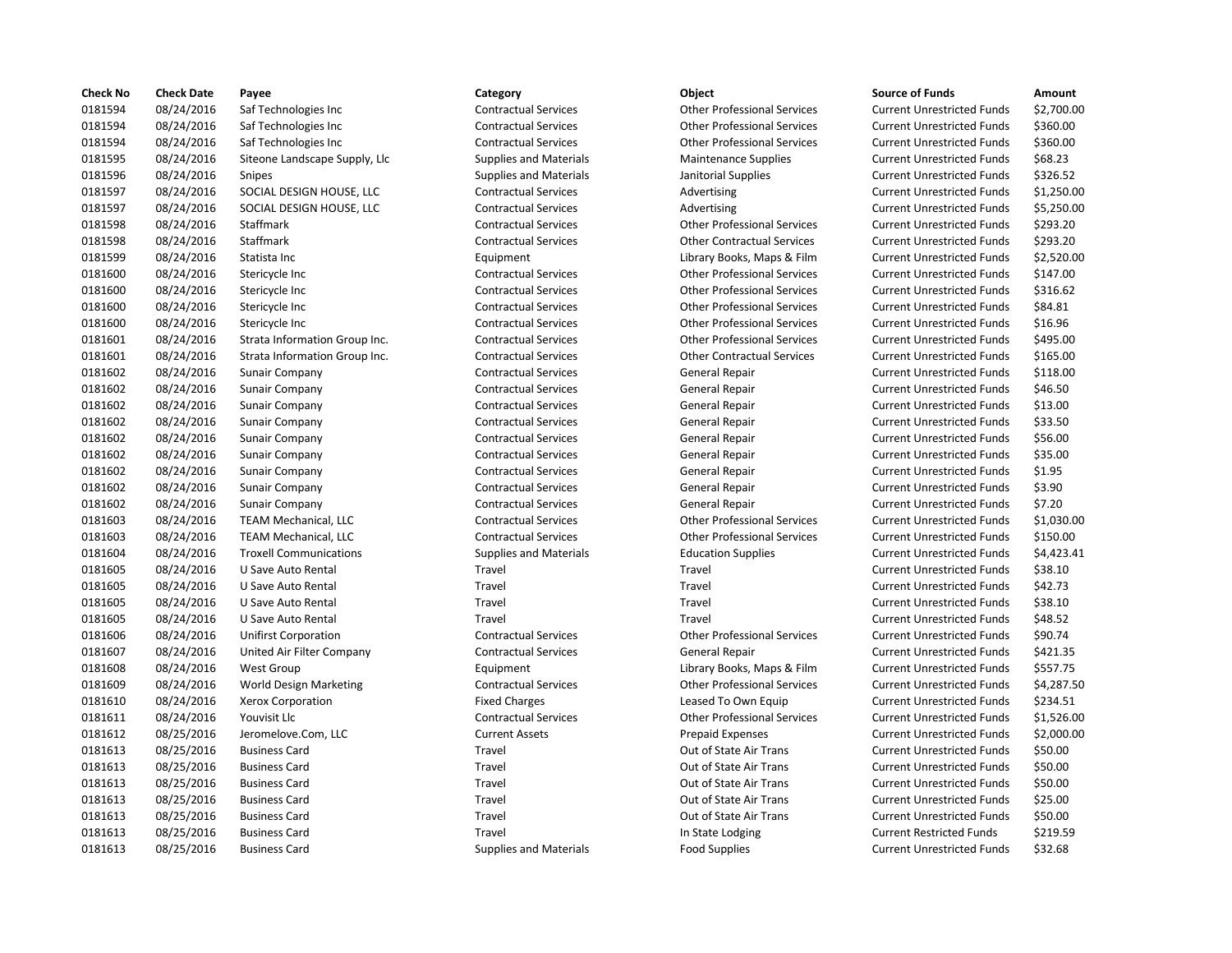| <b>Check No</b> | <b>Check Date</b> | Payee                              | Category                      | Object                               | <b>Source of Funds</b>            | Amount    |
|-----------------|-------------------|------------------------------------|-------------------------------|--------------------------------------|-----------------------------------|-----------|
| 0181613         | 08/25/2016        | <b>Business Card</b>               | <b>Contractual Services</b>   | <b>Other Contractual Services</b>    | <b>Current Unrestricted Funds</b> | \$599.68  |
| 0181613         | 08/25/2016        | <b>Business Card</b>               | Travel                        | Out of State Other Trans             | <b>Current Unrestricted Funds</b> | \$31.00   |
| 0181613         | 08/25/2016        | <b>Business Card</b>               | Travel                        | Out of State Misc Travel             | <b>Current Unrestricted Funds</b> | \$20.00   |
| 0181613         | 08/25/2016        | <b>Business Card</b>               | Travel                        | Out of State Misc Travel             | <b>Current Unrestricted Funds</b> | \$39.00   |
| 0181613         | 08/25/2016        | <b>Business Card</b>               | Travel                        | Out of State Misc Travel             | <b>Current Unrestricted Funds</b> | \$38.00   |
| 0181613         | 08/25/2016        | <b>Business Card</b>               | Travel                        | Out of State Misc Travel             | <b>Current Unrestricted Funds</b> | \$100.00  |
| 0181613         | 08/25/2016        | <b>Business Card</b>               | Travel                        | Out of State Other Trans             | <b>Current Unrestricted Funds</b> | \$41.58   |
| 0181613         | 08/25/2016        | <b>Business Card</b>               | Travel                        | Out of State Misc Travel             | <b>Current Unrestricted Funds</b> | \$40.00   |
| 0181613         | 08/25/2016        | <b>Business Card</b>               | <b>Supplies and Materials</b> | <b>Food Supplies</b>                 | <b>Current Unrestricted Funds</b> | \$104.97  |
| 0181613         | 08/25/2016        | <b>Business Card</b>               | Travel                        | Out of State Lodging                 | <b>Current Unrestricted Funds</b> | \$478.50  |
| 0181613         | 08/25/2016        | <b>Business Card</b>               | Travel                        | Out of State Lodging                 | <b>Current Unrestricted Funds</b> | \$478.50  |
| 0181613         | 08/25/2016        | <b>Business Card</b>               | Travel                        | Out of State Lodging                 | <b>Current Unrestricted Funds</b> | \$478.50  |
| 0181613         | 08/25/2016        | <b>Business Card</b>               | Travel                        | Out of State Lodging                 | <b>Current Unrestricted Funds</b> | \$711.36  |
| 0181613         | 08/25/2016        | <b>Business Card</b>               | Travel                        | Out of State Lodging                 | <b>Current Unrestricted Funds</b> | \$815.92  |
| 0181613         | 08/25/2016        | <b>Business Card</b>               | Travel                        | Out of State Lodging                 | <b>Current Unrestricted Funds</b> | \$221.77  |
| 0181613         | 08/25/2016        | <b>Business Card</b>               | Travel                        | Out of State Lodging                 | <b>Current Unrestricted Funds</b> | \$262.21  |
| 0181613         | 08/25/2016        | <b>Business Card</b>               | <b>Supplies and Materials</b> | <b>Food Supplies</b>                 | <b>Current Unrestricted Funds</b> | \$101.92  |
| 0181613         | 08/25/2016        | <b>Business Card</b>               | Travel                        | In State Lodging                     | <b>Current Unrestricted Funds</b> | \$233.10  |
| 0181613         | 08/25/2016        | <b>Business Card</b>               | <b>Supplies and Materials</b> | <b>Food Supplies</b>                 | <b>Current Unrestricted Funds</b> | \$123.75  |
| 0181614         | 08/25/2016        | Eat Smart Move More South Carolina | Travel                        | In State Registration Fee            | <b>Current Unrestricted Funds</b> | \$60.00   |
| 0181616         | 08/26/2016        | Barnes and Noble College Bookstore | <b>Current Liabilities</b>    | A/P CE Students Barnes & Noble       | <b>Current Unrestricted Funds</b> | \$214.55  |
| 0181616         | 08/26/2016        | Barnes and Noble College Bookstore | <b>Current Liabilities</b>    | A/P CE Students Barnes & Noble       | <b>Current Unrestricted Funds</b> | \$14.96   |
| 0181617         | 08/26/2016        | Barnes and Noble College Bookstore | <b>Current Liabilities</b>    | A/P CE Students Barnes & Noble       | <b>Current Unrestricted Funds</b> | \$1,109.9 |
| 0181618         | 08/26/2016        | Barnes and Noble College Bookstore | <b>Current Liabilities</b>    | A/P Student Barnes & Noble           | <b>Current Unrestricted Funds</b> | \$272.75  |
| 0181618         | 08/26/2016        | Barnes and Noble College Bookstore | <b>Current Liabilities</b>    | A/P Student Barnes & Noble           | <b>Current Unrestricted Funds</b> | \$5,210.2 |
| 0181619         | 08/26/2016        | Barnes and Noble College Bookstore | <b>Current Liabilities</b>    | A/P CE Students Barnes & Noble       | <b>Current Unrestricted Funds</b> | \$532.88  |
| 0181620         | 08/26/2016        | Barnes and Noble College Bookstore | <b>Current Liabilities</b>    | A/P CE Students Barnes & Noble       | <b>Current Unrestricted Funds</b> | \$615.50  |
| 0181621         | 08/26/2016        | Natl Fire Protection Company       | <b>Fixed Charges</b>          | Dues & Membership Fees               | <b>Current Unrestricted Funds</b> | \$175.00  |
| 0181621         | 08/26/2016        | Natl Fire Protection Company       | <b>Fixed Charges</b>          | Dues & Membership Fees               | <b>Current Unrestricted Funds</b> | \$0.00    |
| 0181623         | 08/26/2016        | S C Assoc of Student Fin Aid Admin | <b>Fixed Charges</b>          | Dues & Membership Fees               | <b>Current Unrestricted Funds</b> | \$30.00   |
| 0181623         | 08/26/2016        | S C Assoc of Student Fin Aid Admin | <b>Fixed Charges</b>          | Dues & Membership Fees               | <b>Current Unrestricted Funds</b> | \$30.00   |
| 0181623         | 08/26/2016        | S C Assoc of Student Fin Aid Admin | <b>Fixed Charges</b>          | Dues & Membership Fees               | <b>Current Unrestricted Funds</b> | \$30.00   |
| 0181623         | 08/26/2016        | S C Assoc of Student Fin Aid Admin | <b>Fixed Charges</b>          | Dues & Membership Fees               | <b>Current Unrestricted Funds</b> | \$30.00   |
| 0181623         | 08/26/2016        | S C Assoc of Student Fin Aid Admin | <b>Fixed Charges</b>          | Dues & Membership Fees               | <b>Current Unrestricted Funds</b> | \$30.00   |
| 0181623         | 08/26/2016        | S C Assoc of Student Fin Aid Admin | <b>Fixed Charges</b>          | Dues & Membership Fees               | <b>Current Unrestricted Funds</b> | \$30.00   |
| 0181623         | 08/26/2016        | S C Assoc of Student Fin Aid Admin | <b>Fixed Charges</b>          | Dues & Membership Fees               | <b>Current Unrestricted Funds</b> | \$30.00   |
| 0181624         | 08/26/2016        | Barnes and Noble College Bookstore | <b>Current Liabilities</b>    | A/P CE Students Barnes & Noble       | <b>Current Unrestricted Funds</b> | \$891.28  |
| 0181626         | 08/26/2016        | U.S. Postal Service                | <b>Supplies and Materials</b> | Postage                              | <b>Current Unrestricted Funds</b> | \$9,284.8 |
| 0181626         | 08/26/2016        | U.S. Postal Service                | <b>Supplies and Materials</b> | Postage                              | <b>Current Unrestricted Funds</b> | \$0.00    |
| 0181627         | 08/31/2016        | Caretaker Management Service Inc   | <b>Contractual Services</b>   | <b>Other Professional Services</b>   | <b>Current Unrestricted Funds</b> | \$400.00  |
| 0181628         | 08/31/2016        | Mid-Carolina Ahec, Inc.            | <b>Contractual Services</b>   | <b>Other Professional Services</b>   | <b>Current Unrestricted Funds</b> | \$76.00   |
| 0181628         | 08/31/2016        | Mid-Carolina Ahec, Inc.            | <b>Contractual Services</b>   | <b>Other Professional Services</b>   | <b>Current Unrestricted Funds</b> | \$112.00  |
| 0181628         | 08/31/2016        | Mid-Carolina Ahec, Inc.            | <b>Contractual Services</b>   | <b>Other Professional Services</b>   | <b>Current Unrestricted Funds</b> | \$96.00   |
| 0181628         | 08/31/2016        | Mid-Carolina Ahec, Inc.            | <b>Contractual Services</b>   | <b>Other Professional Services</b>   | <b>Current Unrestricted Funds</b> | \$56.00   |
| 0181628         | 08/31/2016        | Mid-Carolina Ahec, Inc.            | <b>Contractual Services</b>   | <b>Other Professional Services</b>   | <b>Current Unrestricted Funds</b> | \$156.00  |
| 0181629         | 08/31/2016        | S C Dental Hygiene Assoc           | <b>Contractual Services</b>   | <b>Education &amp; Training Serv</b> | <b>Current Unrestricted Funds</b> | \$234.00  |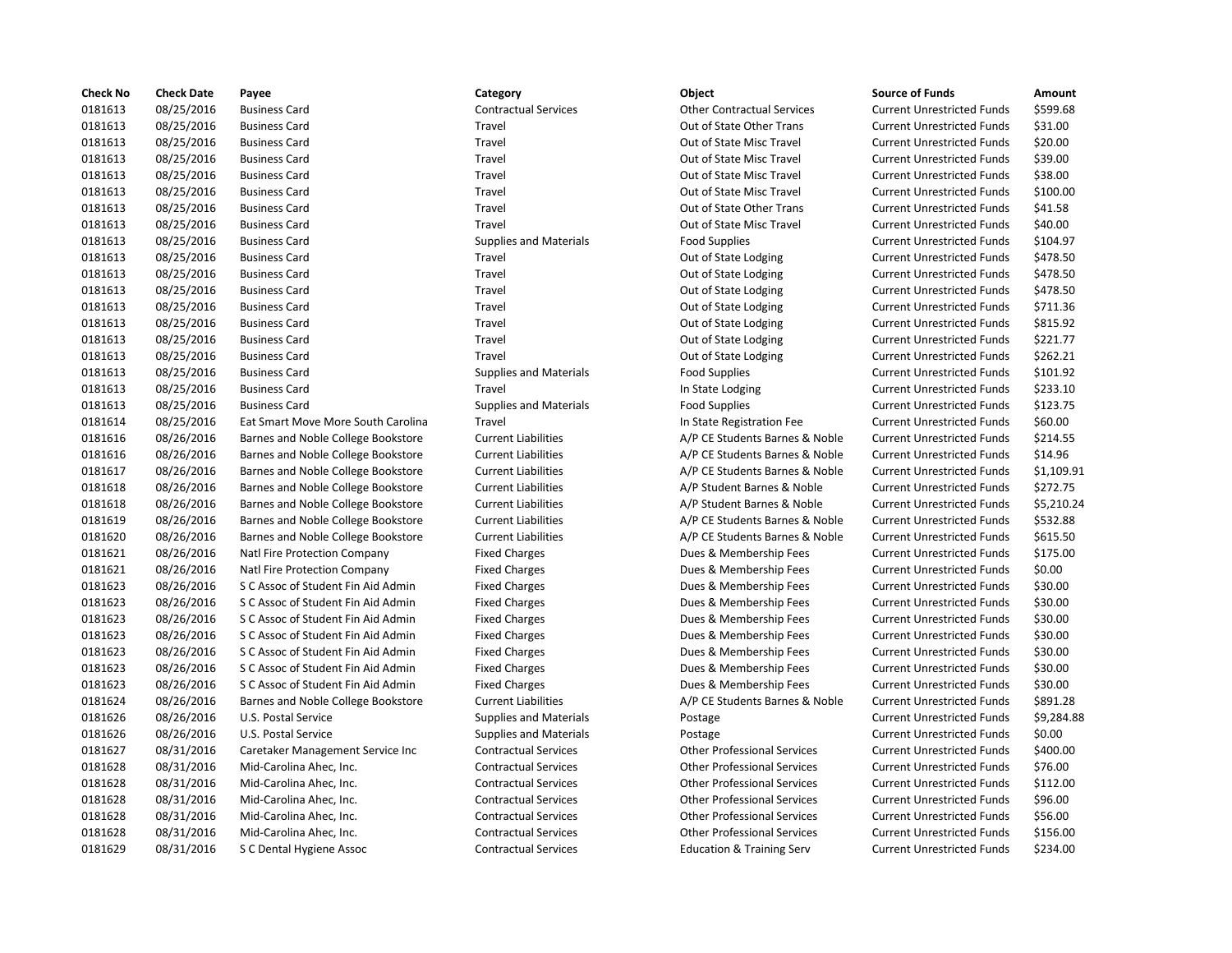| <b>Check No</b> | <b>Check Date</b> | Payee                    | Category                      | Object                               | <b>Source of Funds</b>            | Amount    |
|-----------------|-------------------|--------------------------|-------------------------------|--------------------------------------|-----------------------------------|-----------|
| 0181629         | 08/31/2016        | S C Dental Hygiene Assoc | <b>Contractual Services</b>   | <b>Education &amp; Training Serv</b> | <b>Current Unrestricted Funds</b> | \$234.00  |
| 0181630         | 08/31/2016        | Staffmark                | <b>Contractual Services</b>   | <b>Other Contractual Services</b>    | <b>Current Unrestricted Funds</b> | \$293.20  |
| 0181630         | 08/31/2016        | Staffmark                | <b>Contractual Services</b>   | <b>Other Contractual Services</b>    | <b>Current Unrestricted Funds</b> | \$509.36  |
| E0007129        | 08/01/2016        | <b>YTC Employee</b>      | Travel                        | In State Meals                       | <b>Current Unrestricted Funds</b> | \$75.00   |
| E0007130        | 08/01/2016        | <b>YTC Employee</b>      | Travel                        | In State Priv Auto                   | <b>Current Unrestricted Funds</b> | \$2.93    |
| E0007130        | 08/01/2016        | <b>YTC</b> Employee      | Travel                        | Out of State Priv Auto               | <b>Current Unrestricted Funds</b> | \$16.52   |
| E0007131        | 08/01/2016        | <b>YTC Employee</b>      | <b>Supplies and Materials</b> | <b>Food Supplies</b>                 | <b>Current Unrestricted Funds</b> | \$109.27  |
| E0007131        | 08/01/2016        | <b>YTC</b> Employee      | <b>Supplies and Materials</b> | <b>Food Supplies</b>                 | <b>Current Restricted Funds</b>   | \$47.00   |
| E0007131        | 08/01/2016        | <b>YTC Employee</b>      | Travel                        | In State Meals                       | <b>Current Unrestricted Funds</b> | \$63.00   |
| E0007132        | 08/01/2016        | <b>YTC Employee</b>      | Travel                        | In State Meals                       | <b>Current Unrestricted Funds</b> | \$43.00   |
| E0007133        | 08/01/2016        | <b>YTC Employee</b>      | Travel                        | In State Priv Auto                   | <b>Current Unrestricted Funds</b> | \$161.40  |
| E0007134        | 08/05/2016        | <b>YTC Employee</b>      | Travel                        | In State Priv Auto                   | <b>Current Unrestricted Funds</b> | \$55.70   |
| E0007134        | 08/05/2016        | <b>YTC</b> Employee      | Travel                        | Out of State Priv Auto               | <b>Current Unrestricted Funds</b> | \$49.33   |
| E0007135        | 08/05/2016        | <b>YTC Employee</b>      | Travel                        | In State Priv Auto                   | <b>Current Unrestricted Funds</b> | \$25.88   |
| E0007136        | 08/05/2016        | <b>YTC Employee</b>      | Travel                        | In State Priv Auto                   | <b>Current Unrestricted Funds</b> | \$76.02   |
| E0007137        | 08/05/2016        | <b>YTC Employee</b>      | Travel                        | In State Priv Auto                   | <b>Current Unrestricted Funds</b> | \$20.81   |
| E0007137        | 08/05/2016        | <b>YTC Employee</b>      | Travel                        | In State Priv Auto                   | <b>Current Unrestricted Funds</b> | \$17.25   |
| E0007138        | 08/08/2016        | <b>YTC Employee</b>      | Travel                        | In State Priv Auto                   | <b>Current Unrestricted Funds</b> | \$42.56   |
| E0007138        | 08/08/2016        | <b>YTC Employee</b>      | Travel                        | In State Priv Auto                   | <b>Current Unrestricted Funds</b> | \$14.95   |
| E0007139        | 08/09/2016        | <b>YTC Employee</b>      | Travel                        | In State Priv Auto                   | <b>Current Unrestricted Funds</b> | \$62.15   |
| E0007139        | 08/09/2016        | <b>YTC Employee</b>      | Travel                        | In State Priv Auto                   | <b>Current Unrestricted Funds</b> | \$28.08   |
| E0007140        | 08/10/2016        | <b>YTC</b> Employee      | Travel                        | In State Priv Auto                   | <b>Current Unrestricted Funds</b> | \$64.06   |
| E0007140        | 08/10/2016        | <b>YTC Employee</b>      | Travel                        | In State Priv Auto                   | <b>Current Unrestricted Funds</b> | \$22.77   |
| E0007140        | 08/10/2016        | <b>YTC Employee</b>      | <b>Supplies and Materials</b> | <b>Food Supplies</b>                 | <b>Current Unrestricted Funds</b> | \$17.44   |
| E0007140        | 08/10/2016        | <b>YTC Employee</b>      | <b>Supplies and Materials</b> | <b>Food Supplies</b>                 | <b>Current Restricted Funds</b>   | \$5.00    |
| E0007141        | 08/10/2016        | James R. McNeill         | Travel                        | Out of State Meals                   | <b>Current Unrestricted Funds</b> | \$36.00   |
| E0007142        | 08/24/2016        | <b>YTC</b> Employee      | Travel                        | In State Meals                       | <b>Current Unrestricted Funds</b> | \$38.00   |
| E0007142        | 08/24/2016        | <b>YTC Employee</b>      | Travel                        | In State Priv Auto                   | <b>Current Unrestricted Funds</b> | \$76.20   |
| E0007143        | 08/24/2016        | <b>YTC Employee</b>      | Travel                        | Out of State Priv Auto               | <b>Current Unrestricted Funds</b> | \$135.00  |
| E0007143        | 08/24/2016        | <b>YTC Employee</b>      | Travel                        | Out of State Meals                   | <b>Current Unrestricted Funds</b> | \$13.00   |
| E0007144        | 08/24/2016        | <b>YTC Employee</b>      | Travel                        | In State Priv Auto                   | <b>Current Unrestricted Funds</b> | \$73.45   |
| E0007144        | 08/24/2016        | <b>YTC Employee</b>      | Travel                        | In State Lodging                     | <b>Current Unrestricted Funds</b> | \$285.00  |
| E0007144        | 08/24/2016        | <b>YTC Employee</b>      | Travel                        | In State Meals                       | <b>Current Unrestricted Funds</b> | \$50.00   |
| E0007145        | 08/24/2016        | <b>YTC Employee</b>      | Travel                        | In State Priv Auto                   | <b>Current Unrestricted Funds</b> | \$220.00  |
| E0007146        | 08/24/2016        | <b>YTC Employee</b>      | Travel                        | In State Priv Auto                   | <b>Current Unrestricted Funds</b> | \$78.00   |
| E0007147        | 08/24/2016        | <b>YTC</b> Employee      | Travel                        | In State Priv Auto                   | <b>Current Unrestricted Funds</b> | \$75.25   |
| E0007148        | 08/24/2016        | <b>YTC Employee</b>      | Travel                        | In State Priv Auto                   | <b>Current Unrestricted Funds</b> | \$71.50   |
| E0007149        | 08/24/2016        | <b>YTC Employee</b>      | Travel                        | In State Priv Auto                   | <b>Current Unrestricted Funds</b> | \$99.56   |
| E0007150        | 08/24/2016        | <b>YTC</b> Employee      | Travel                        | In State Priv Auto                   | <b>Current Unrestricted Funds</b> | \$330.40  |
| E0007151        | 08/24/2016        | <b>YTC Employee</b>      | Travel                        | In State Priv Auto                   | <b>Current Unrestricted Funds</b> | \$81.55   |
| E0007152        | 08/24/2016        | <b>YTC</b> Employee      | Travel                        | In State Priv Auto                   | <b>Current Unrestricted Funds</b> | \$118.60  |
| E0007153        | 08/24/2016        | <b>YTC Employee</b>      | Travel                        | In State Priv Auto                   | <b>Current Unrestricted Funds</b> | \$42.24   |
| E0007154        | 08/24/2016        | <b>YTC Employee</b>      | <b>Contractual Services</b>   | <b>Education &amp; Training Serv</b> | <b>Current Unrestricted Funds</b> | \$2,000.0 |
| E0007155        | 08/26/2016        | <b>YTC Employee</b>      | Travel                        | In State Misc Travel Exp             | <b>Current Unrestricted Funds</b> | \$4.00    |
| E0007156        | 08/26/2016        | <b>YTC Employee</b>      | Travel                        | Out of State Meals                   | <b>Current Restricted Funds</b>   | \$105.00  |
| E0007156        | 08/26/2016        | <b>YTC Employee</b>      | Travel                        | Out of State Priv Auto               | <b>Current Restricted Funds</b>   | \$245.00  |

# 0181630 08/31/2016 Staffmark Contractual Services Other Contractual Services Current Unrestricted Funds \$509.36 Travel **EXECUTE:** In State Meals Current Unrestricted Funds \$75.00 Travel **End and State Priv Auto** In State Priv Auto Current Unrestricted Funds \$2.93 Travel **EXECUTE:** Out of State Priv Auto Current Unrestricted Funds \$16.52 Supplies and Materials **Food Supplies Current Unrestricted Funds** \$109.27 E000 Supplies and Materials Food Supplies Current Restricted Funds \$47.00 E0007131 08/01/2016 YTC Employee Travel In State Meals Current Unrestricted Funds \$63.00 Travel **EXECURDE IN State Meals** In State Meals Current Unrestricted Funds \$43.00 Travel **End and State Priv Auto** Current Unrestricted Funds \$161.40 E0007134 08/05/2016 YTC Employee Travel In State Priv Auto Current Unrestricted Funds \$55.70 Travel **EXECUTE:** Out of State Priv Auto Current Unrestricted Funds \$49.33 E0007135 08/05/2016 YTC Employee Travel In State Priv Auto Current Unrestricted Funds \$25.88 Travel **EXECUTE:** In State Priv Auto **Current Unrestricted Funds** \$76.02 Travel Travel Current University Current Unrestricted Funds \$20.81 Travel **EXECUTE:** In State Priv Auto **Current Unrestricted Funds** \$17.25 E0007138 08/08/2016 YTC Employee Travel In State Priv Auto Current Unrestricted Funds \$42.56 Travel **EXECUTE:** In State Priv Auto **Current Unrestricted Funds** \$14.95 E0007139 08/09/2016 YTC Employee Travel In State Priv Auto Current Unrestricted Funds \$62.15 E0007139 08/09/2016 YTC Employee Travel In State Priv Auto Current Unrestricted Funds \$28.08 Travel **EXECUTE:** In State Priv Auto **Current Unrestricted Funds** \$64.06 Travel **EXECUTE:** In State Priv Auto Current Unrestricted Funds \$22.77 Supplies and Materials **EDUX** Food Supplies Current Unrestricted Funds \$17.44 E000 Supplies and Materials The State of Supplies Current Restricted Funds 55.00 E0007141 08/10/2016 James R. McNeill Travel Out of State Meals Current Unrestricted Funds \$36.00 E0007142 08/24/2016 YTC Employee Travel In State Meals Current Unrestricted Funds \$38.00 E000712 1007142 1224 Travel In State Priv Auto Current Unrestricted Funds \$76.20 Travel **EXECONTE:** Out of State Priv Auto Current Unrestricted Funds \$135.00 Travel **EXECONTE:** Out of State Meals Current Unrestricted Funds \$13.00 E0007144 08/24/2016 YTC Employee Travel In State Priv Auto Current Unrestricted Funds \$73.45 Travel **End and State Lodging** Current Unrestricted Funds \$285.00 Travel **EXECUTE:** In State Meals Current Unrestricted Funds \$50.00 Travel **EXECUTE:** In State Priv Auto **Current Unrestricted Funds** \$220.00 Travel **EXECUTE:** In State Priv Auto **Current Unrestricted Funds** \$78.00 E0007147 08/24/2016 YTC Employee Travel In State Priv Auto Current Unrestricted Funds \$75.25 E0007148 08/24/2016 YTC Employee Travel In State Priv Auto Current Unrestricted Funds \$71.50 E0007149 08/24/2016 YTC Employee Travel In State Priv Auto Current Unrestricted Funds \$99.56 E0007150 08/24/2016 YTC Employee Travel In State Priv Auto Current Unrestricted Funds \$330.40 Travel **EXECONTE:** In State Priv Auto **Current Unrestricted Funds** \$81.55 Travel **End and State Priv Auto** In State Priv Auto Current Unrestricted Funds \$118.60 E0007153 08/24/2016 YTC Employee Travel In State Priv Auto Current Unrestricted Funds \$42.24 Contractual Services **Education & Training Serv** Current Unrestricted Funds \$2,000.00 Travel Travel Current University Current Unrestricted Funds 54.00 Travel **EXECONFIED CONFIDENT CONTENT CONFIDENT** Current Restricted Funds \$105.00